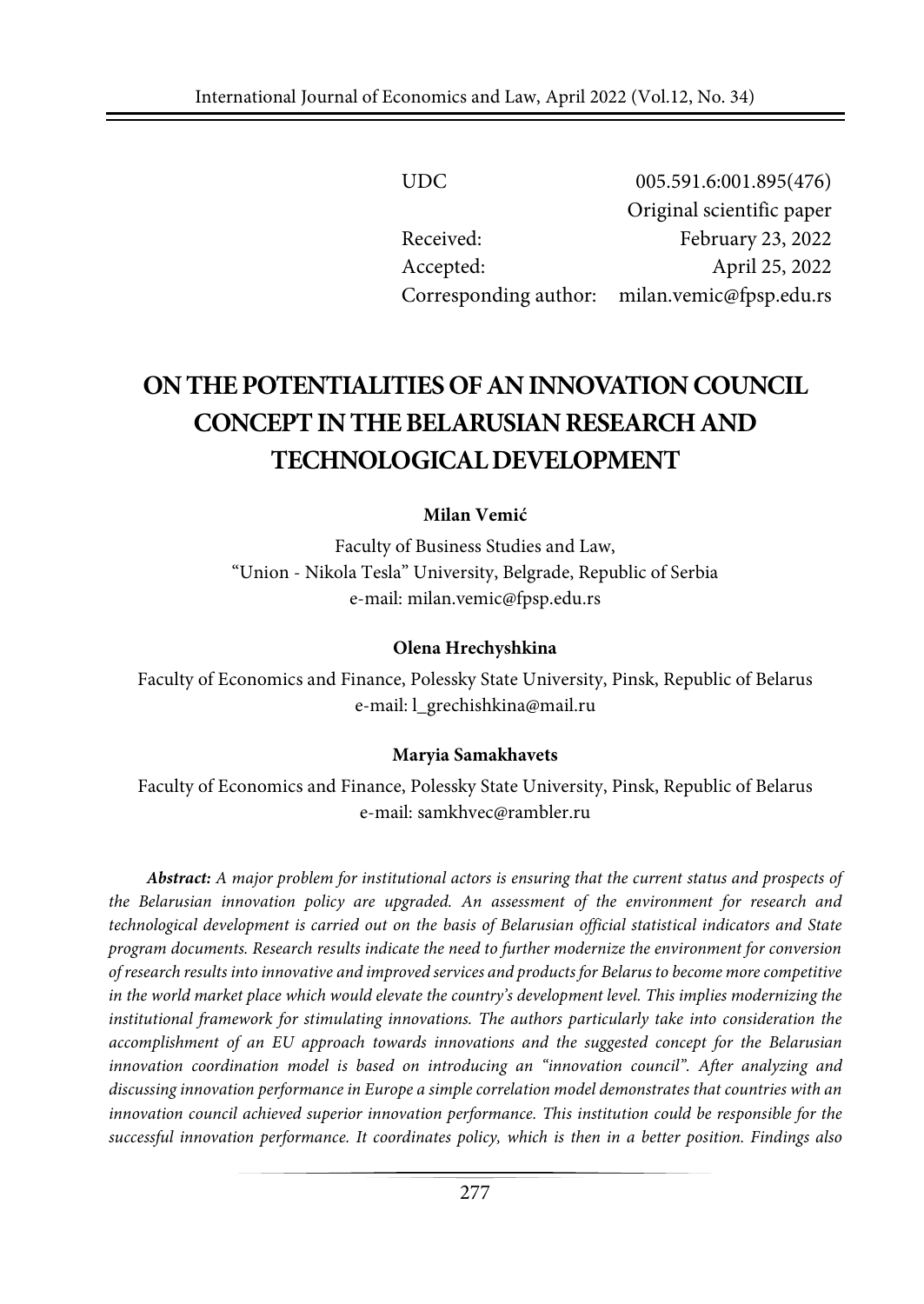*suggest that substantial benefits for SMEs could be ensured by developing an open innovative development and by introducing competitiveness changes at enterprise level.*

*Key words: innovation policy; research and technological development; SMEs; innovation council; EU; Belarus.*

## **INTRODUCTION**

Dynamizing development of innovations is one of the most promising directions in modern economic and business development. For example, in the disk drive industry rapid basis of competition involved factors of capacity, size, reliability, (Christensen, 2011, pp. 212-216), innovation, price and collective investments in education and access (Day, Schoemaker & Gunther, 2000, pp. 133-134). Innovatively active organizations also become more competitive by turning weaknesses into strengths (Christensen, 2011, pp. 219-220) and by using alliances to build competitive advantage (Porter, 1985) in emerging technologies (Day, Schoemaker & Gunther, 2000, pp. 358-375). They create new needs, services, jobs, ensure investment flows, reduce the cost of goods, improve the company and national image, etc. Manufacturing of high-tech products not only enables but also strengthens the external sector of the economy thus improving the trade balance and finally, it leads to an increase in living standards and protection of the environment.

The authors consider an innovative environment as a part of a changing business environment that potentially facilitates an innovative activity of enterprises (Hrechyshkina, Samakhavets, 2019; Vemić, 2017a; Vemić, 2017b). Innovations of Belarusian enterprises are determined by both internal enterprise level innovation capability and external environment fostered by innovation policy at the national level. In fact, the external environment can both create restrictions and promote innovative business development. Our study leads us to conclude that successful innovative development of Belarusian businesses requires an enhancement of an environment for development and dissemination of innovations.

The need to introduce innovative technologies derives from the scientific and technological changes arising globally and the competitive struggle between countries in the high-tech marketplace (Gusakov, 2015). As noted earlier (Hrechyshkina, Samakhavets, 2018), human potential of Belarus seems sufficient for the development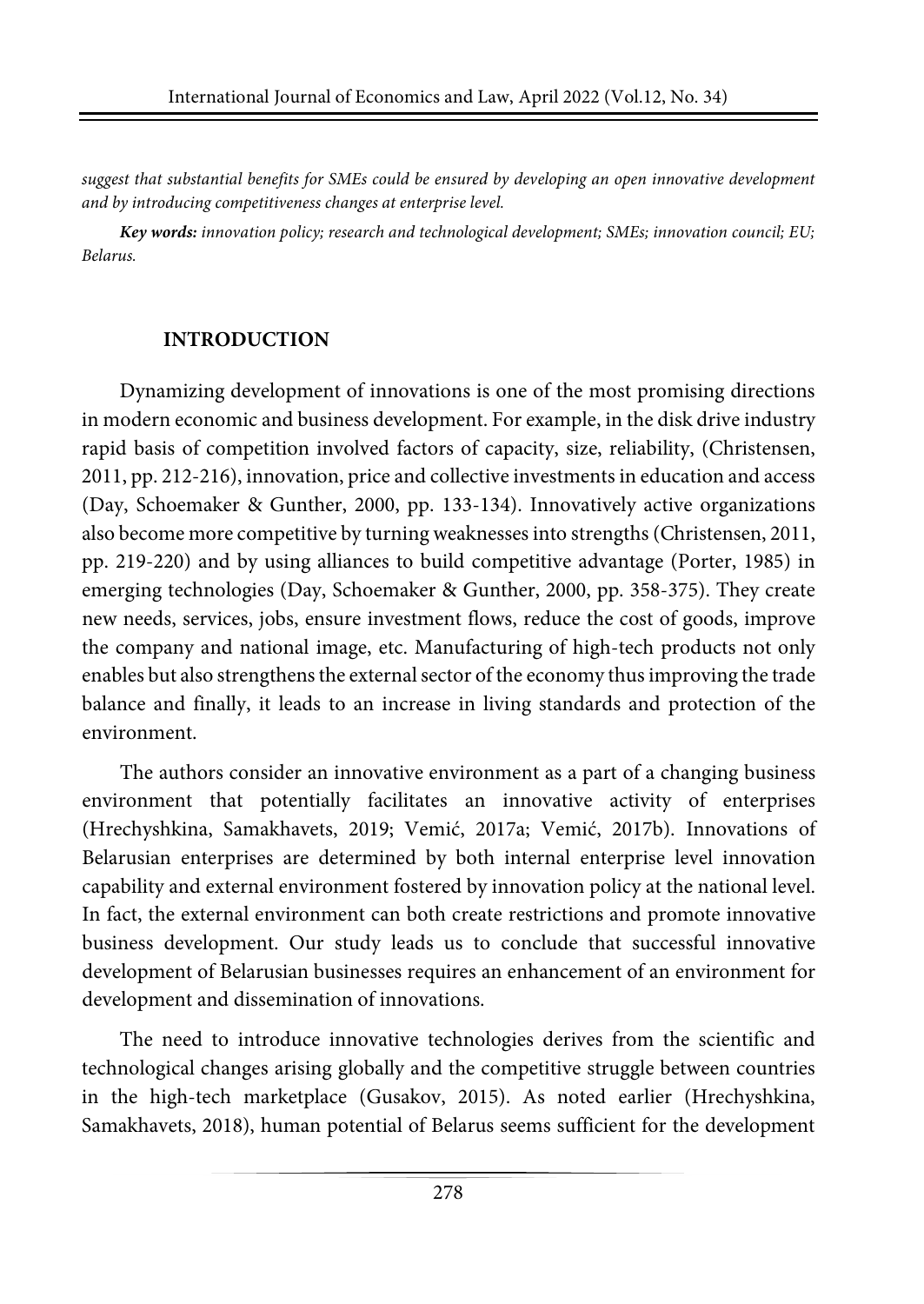of innovative intellectual services. However, it is important to use it for the development of the IT sector, innovative clusters, as well as to expand SMEs' potential. Therefore, the aim of this paper is to examine the current situation and development perspectives of an innovative policy environment in the Republic of Belarus which could potentially foster a competitive and diversified economic base.

Research of the authors will indicate that currently there exist policy and practical limitations for improving an innovative environment in Belarus. Improvements require intensified interaction of the business and science sectors through further development of innovation policy management in order to create more comfortable enabling conditions for R&D partnerships of public and private sectors involved in innovation developing activity.

This article is divided into seven sections. Section I presents the introduction describing the approach. Section II shows the theoretical background and methodology. The main characteristics of the innovative environment in the Republic of Belarus are discussed in section III by illustrating its current situation and main development perspectives. In section IV authors use correlation as a statistical technique that can show whether, to what extent and how strongly the pairs of innovation variables are interconnected. In section V authors integrate the results of their analysis with their innovation coordination mechanisms and competitiveness models. The last section provides some concluding remarks and proposals.

## **1. THEORETICAL BACKGROUND AND METHODOLOGY**

The innovation system in Belarus has common roots and expresses joint problems with the Russian national innovation system, such as low financing potential, poor efficiency in many business sectors, significant state involvement, poor marketing of research and development results, as well as low capacity networking institutions and partnerships (Gupta et al., 2013). Russian authors also actively researched the national innovation system (NIS) to identify different areas of its development (Eremina, Demina, 2015; Golichenko, 2006; Suglobov, Smirnova, 2015, etc.). Having in mind the nature and purpose of this paper the authors would like to single out the following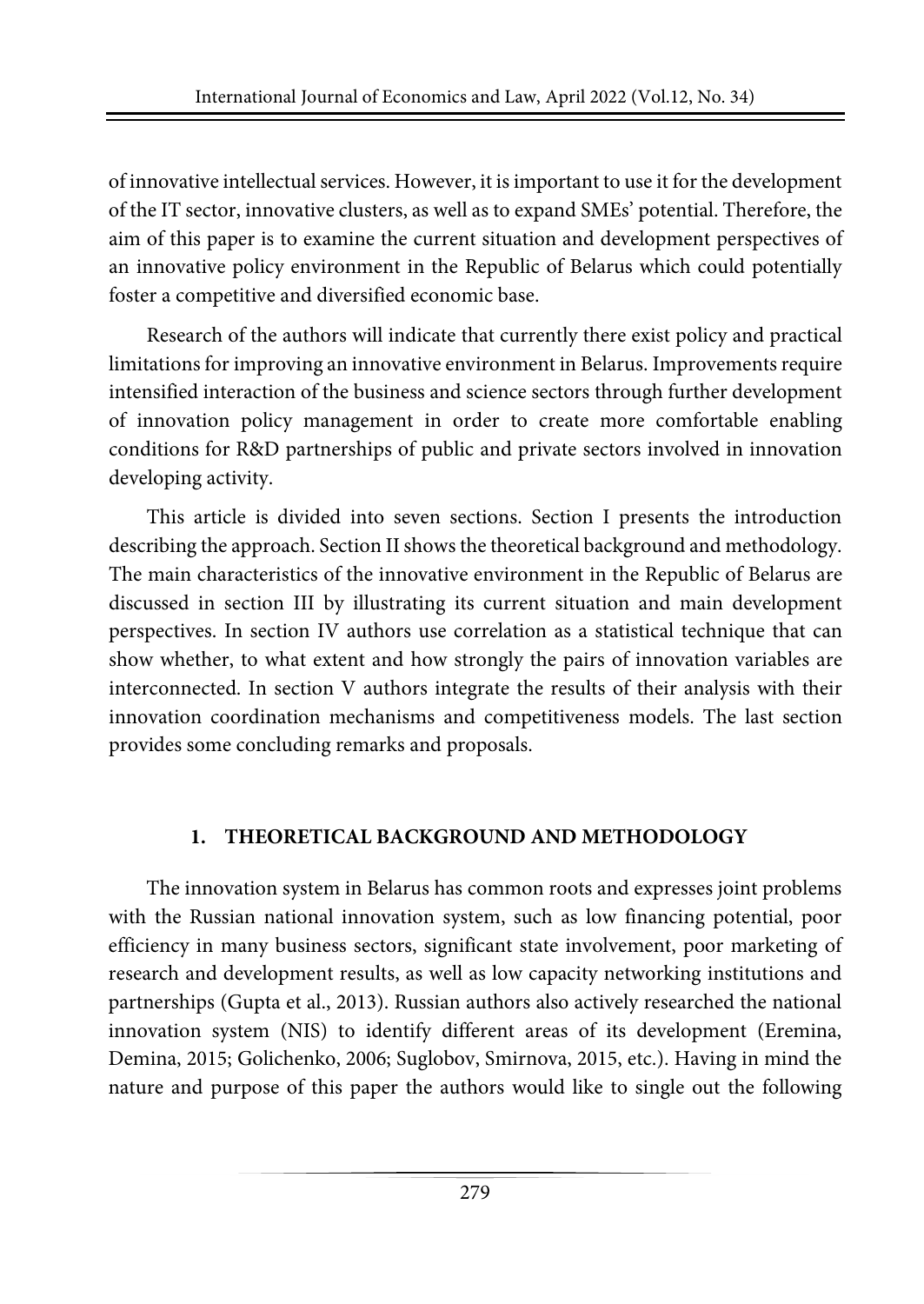Belarusian scientists who are actively engaged in the area of innovation research: Babosov (2012), Myasnikovich (2004), Nikitenko (2006), Sechko (2008).

For example, Eremina and Demina (2015) pointed out the problem of weak interaction between science and production and emphasized the contradictory goals and objectives of scientists and investors as some of the main difficulties of Russian innovation system. This may have spilled over into Belarus. They saw the State as the leading link in the complex innovation system of interrelations and argued that itshould necessarily participate more actively and perhaps differently in the development of innovations. Furthermore, scientists offered various directions for the development of innovation systems. For example, Suglobov and Smirnova (2015) proposed a network model of scientific, educational, industrial, and business organizations. Similarly, Moulaert and Sekia (2003) examined the territorial innovation models. Leydesdorff and Etzkowitz (1998, 2000) offered the model of effective interaction of university, education, industrial production and government sectors.

Important new approaches also include the so-called open innovation model, still not observed in the Belarusian innovation system. Originally it was Chesbrough (2003) who defined the term "open innovation". He discovered that with broad-based dissemination of knowledge and technology companies should not exclusively rely on their internally developed knowledge, ideas, experiences and that they should reap the benefits of applications developed and disseminated within other business enterprises, among their customers, clients and other external stakeholders. Therefore, this concept suggests restructuring or even reengineering companies in order to transition from a closed towards an open strategic model (Chesbrough, Vanhaverbeke, West, 2006). Consequently, it derives from this approach that open innovation can be defined as business model that combines internal and external business processes benefiting from innovation, research and development. Following his discovery, Chesbrough (2011) further developed his theory of an expanded open innovation model suggesting then broader use of "open service innovation" including both product and service innovations in order to practically apply R&D as a way of doing business and achieving competitive advantage of companies (Porter, 1985).

The study of the innovative environment in the Republic of Belarus is based on the investigation of the modern innovation system, the assessment of scientific and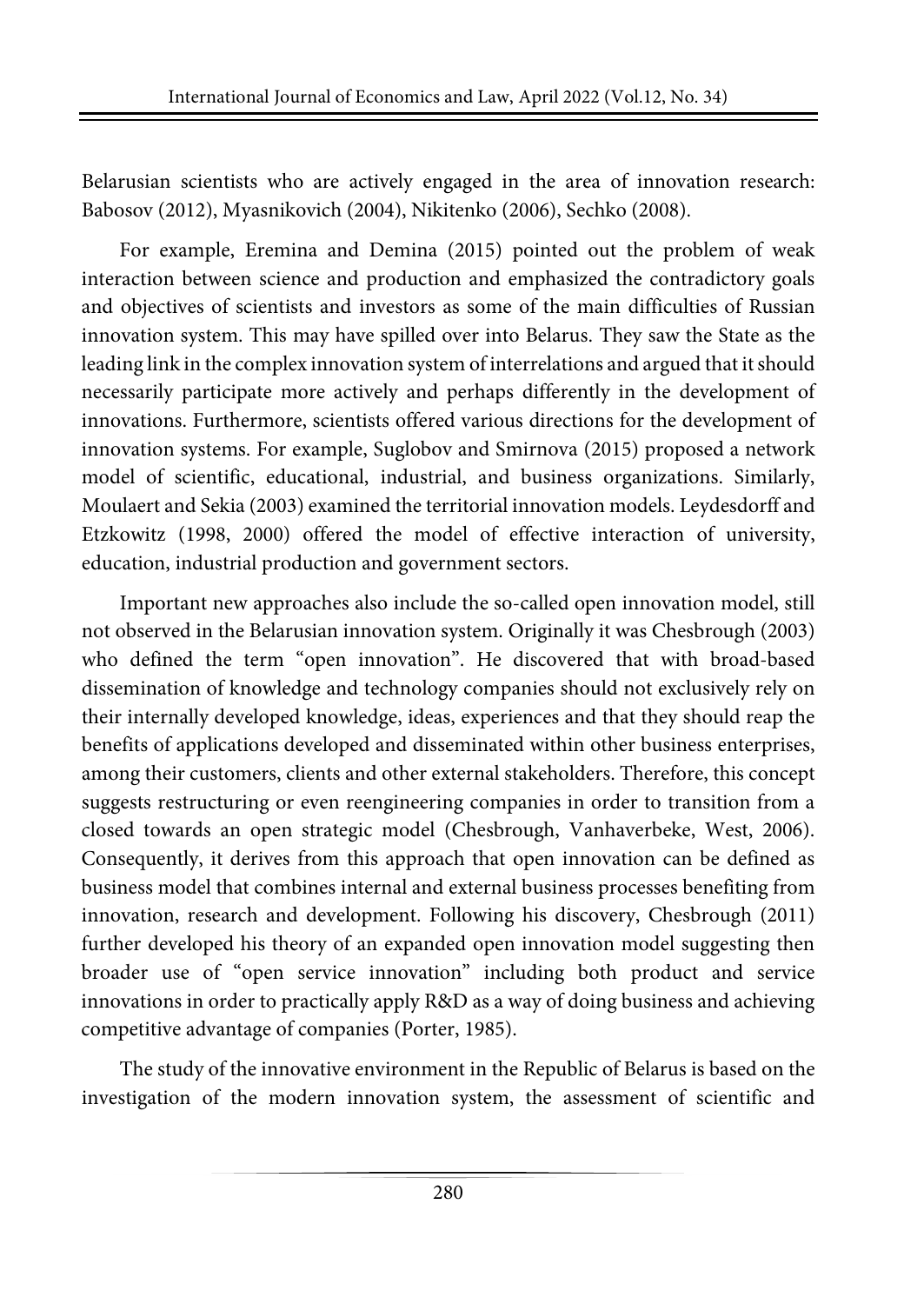innovative development (based on the official statistical indicators for the years 2011- 2019).

In the study and treatment of the presented material, the authors used scientific methods such as systematization, classification, comparison, scientific abstraction, analytical method, statistical analysis, correlation and modeling. Correlation as a statistical technique is used to analyze whether and how strongly the pairs of innovation variables (ranks) are interconnected. Determining rank correlation is one way to use this technique. The presence of correlation is not a confirmation of the existence of a causal relationship between statistical phenomena. Authors don't imply correlation is caused by an innovation council but it can serve as a signal to signify achievements similar among countries that introduced it. The correlation coefficient of the English psychologist Charles Spearman (rho) is calculated according to the formula (Spearman, 1904):

$$
r = 1 - \frac{6\Sigma d2}{n(n2 - 1)}
$$
 (1)

In the second instance, the correlation coefficient of the English statistician Maurice Kendall (tau) is calculated according to the formula (Kendall, 1943):

$$
\tau = \frac{S}{\frac{n(n-1)}{2}}\tag{2}
$$

In the current research Kendall's rank correlation coefficient, which generally shows lower values than Spearman's coefficient, is an alternative and supporting evidence.

With both coefficients it shall be assumed that pairs of innovation ranks are independent, that they are measured on the ordinal scale and that there is a monotonic relationship between the two variables. Modeling as a technique will be used to integrate correlation and analysis with innovation coordination mechanisms and competitiveness factors at enterprise level.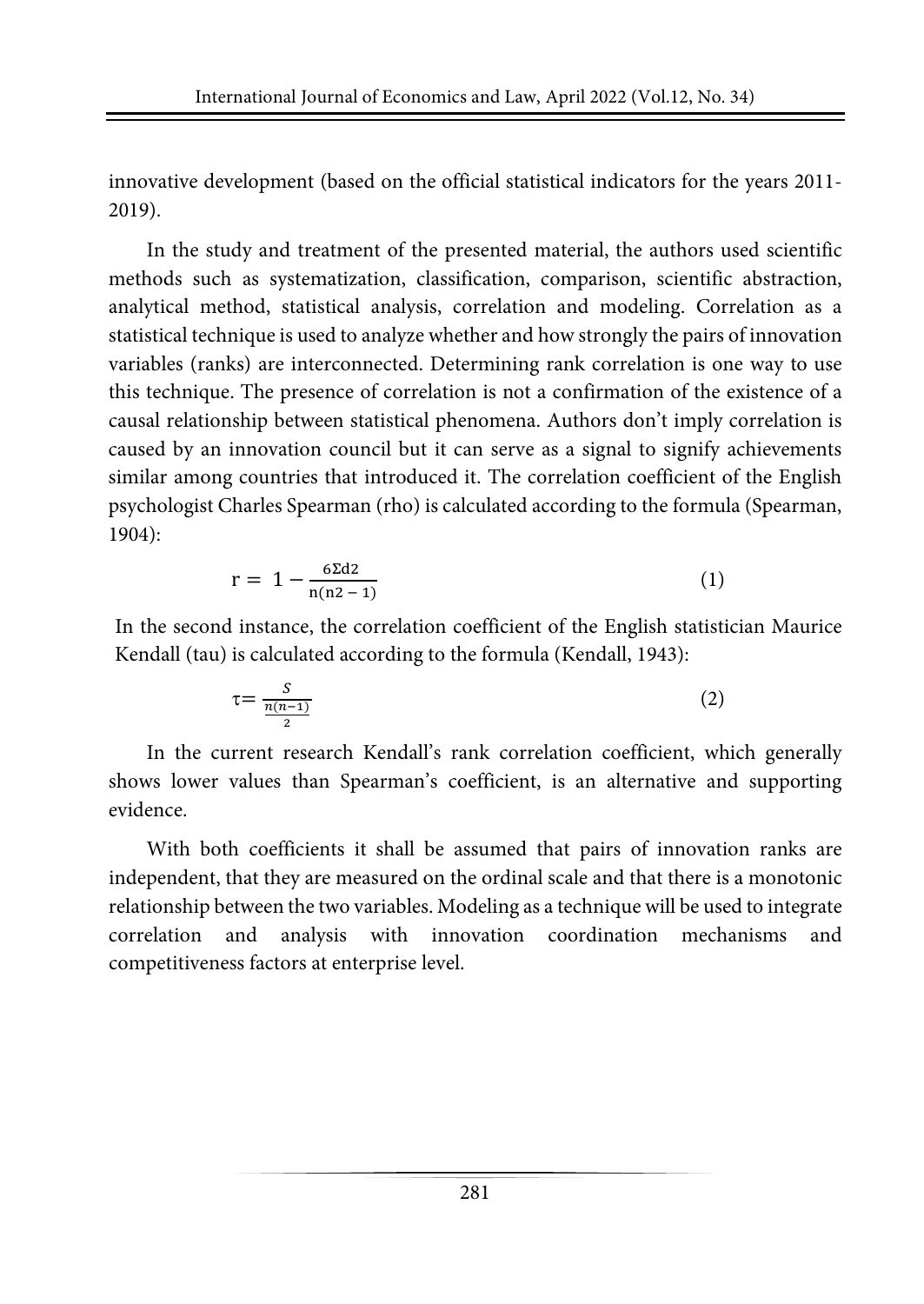## **2. THE CURRENT STATE AND TRENDS OF BELARUSIAN ENVIRONMENT FOR DEVELOPMENT OF INNOVATIONS**

The policy environment for development of innovations in Belarus includes a combination of public authorities, business entities and individuals which are related to innovations. The currently existing Belarusian model of relations between entities in the innovation sector is represented by the authors organizationally as follows (see Figure 1).



**Figure 1.** Existing interaction between various participants of the Belarusian national innovation system (NIS) (Source: own study and presentation of the authors)

Authors discuss the existing potential of Figure 1 in more detail. The public administration system (1) includes State administration bodies of science and innovations. The Science and Innovations Policy of Belarusian government is being implemented in order to create more favorable conditions for innovative development of all economic entities. Specifically, the public administration of science and innovations in Belarus is implemented by the President, the Council of Ministers and the National Academy of Sciences. As such innovation performance is mainly achieved through forecasting organization of technological development, implementation of technical regulations and standardization.

Science and innovations (conversion of acquired knowledge into practice) are the basis of the NIS. Also, from Figure 1, the system of knowledge production (2) is based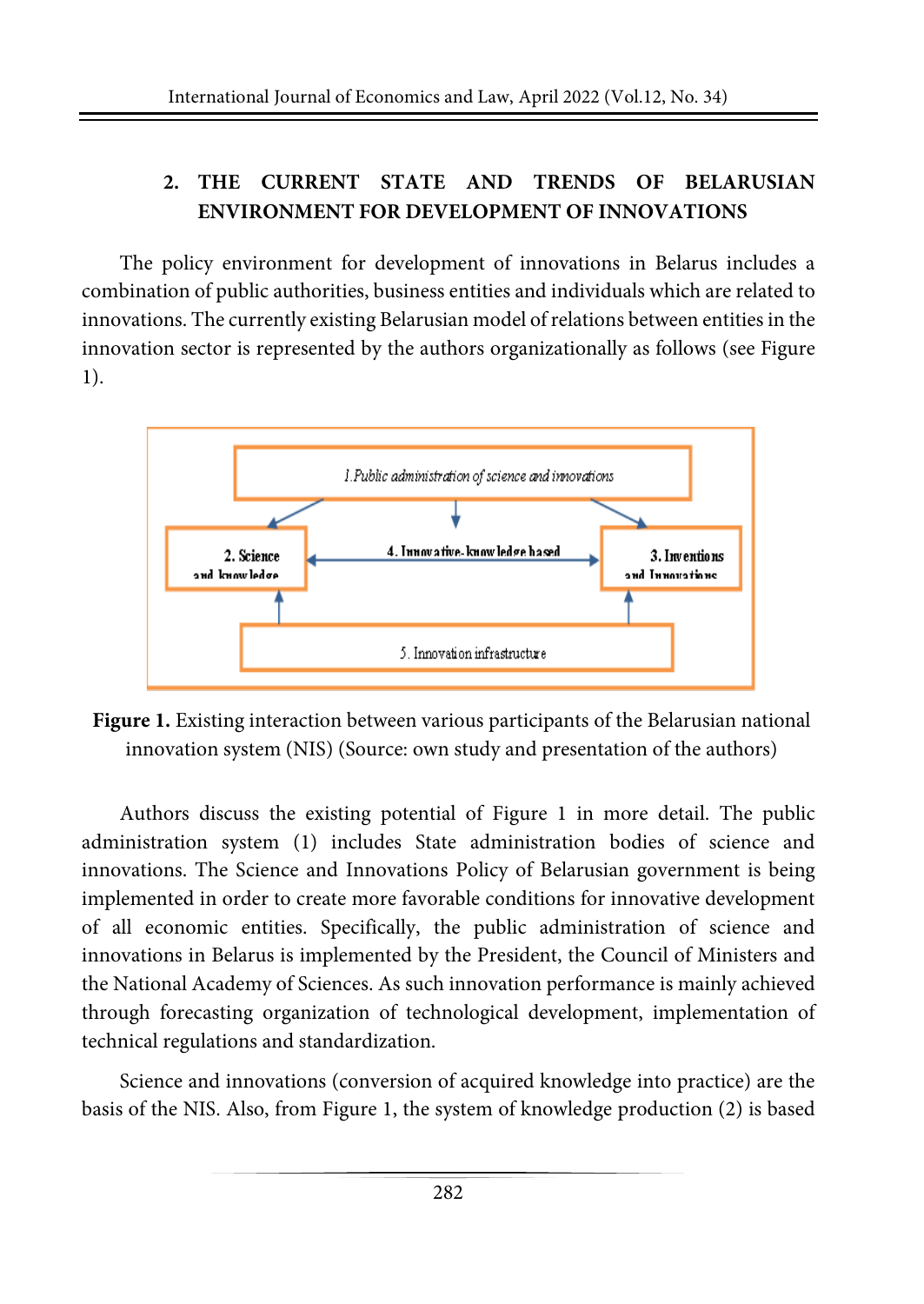on interaction of education and science sectors. The knowledge application system (3) includes commercial and non-commercial organizations and incorporates education (including clusters). This block is represented by a large number of organizations and individuals engaged in the implementation and (or) ensuring the interaction of science and innovations in the Republic of Belarus. The interaction of science (2) and innovations (3) occurs through activities involving knowledge based dissemination of innovations (4).

Innovative organizations are prominent in the innovative development of any country, since they finance, create and establish up-to-date products and technologies. Consequently, R&D organizations in the Republic of Belarus operate in various sectors: public, commercial, non-profit sectors, and in the higher education system. Their performance and dynamics is presented by our findings in Table 1.

| Indicators                           | 2011                     | 2012           | 2013 | 2014  | 2015           | 2016  | 2017  | 2018           | 2019  | $\Delta$ 2019/11 |
|--------------------------------------|--------------------------|----------------|------|-------|----------------|-------|-------|----------------|-------|------------------|
| Total R&D units &<br>organisations   | 501                      | 530            | 482  | 457   | 439            | 431   | 454   | 455            | 460   | 0.92             |
| Year to year growth<br>rates, %      | ٠                        | 105.8          | 90.9 | 94.8  | 96.1           | 98.2  | 105.3 | 100.2          | 101.1 |                  |
|                                      |                          |                |      |       | Including      |       |       |                |       |                  |
| No. units of public<br>organisations | 96                       | 104            | 98   | 94    | 87             | 90    | 93    | 90             | 89    | 0.93             |
| Year to year growth<br>rates, %      | ٠                        | 108.3          | 94.2 | 95.9  | 92.6           | 103.4 | 103.3 | 96.8           | 98.9  |                  |
| No. commercial<br>organisations      | 331                      | 352            | 317  | 294   | 286            | 277   | 286   | 287            | 296   | 0.89             |
| Year to year growth<br>rates, %      | ٠                        | 106.3          | 90.1 | 92.7  | 97.3           | 96.9  | 103.2 | 100.3          | 103.1 |                  |
| No. high education<br>organisations  | 70                       | 70             | 64   | 66    | 64             | 61    | 72    | 76             | 74    | 1.06             |
| Year to year growth<br>rates, %      |                          | 100.0          | 91.4 | 103.1 | 97.0           | 95.3  | 118.0 | 105.6          | 97.4  |                  |
| No. of non-profit<br>organisations   | $\overline{4}$           | $\overline{4}$ | 3    | 3     | $\overline{c}$ | 3     | 3     | $\overline{2}$ | 1     | 0.25             |
| Year to year growth<br>rates, %      | $\overline{\phantom{m}}$ | 100.0          | 75.0 | 100.0 | 66.7           | 150.0 | 100.0 | 66.7           | 50.0  |                  |

**Table 1.** Measured dynamics of the R&D organisations in Belarus

(Source: Own calculation based on National Statistical Committee of the Republic of Belarus, 2020.)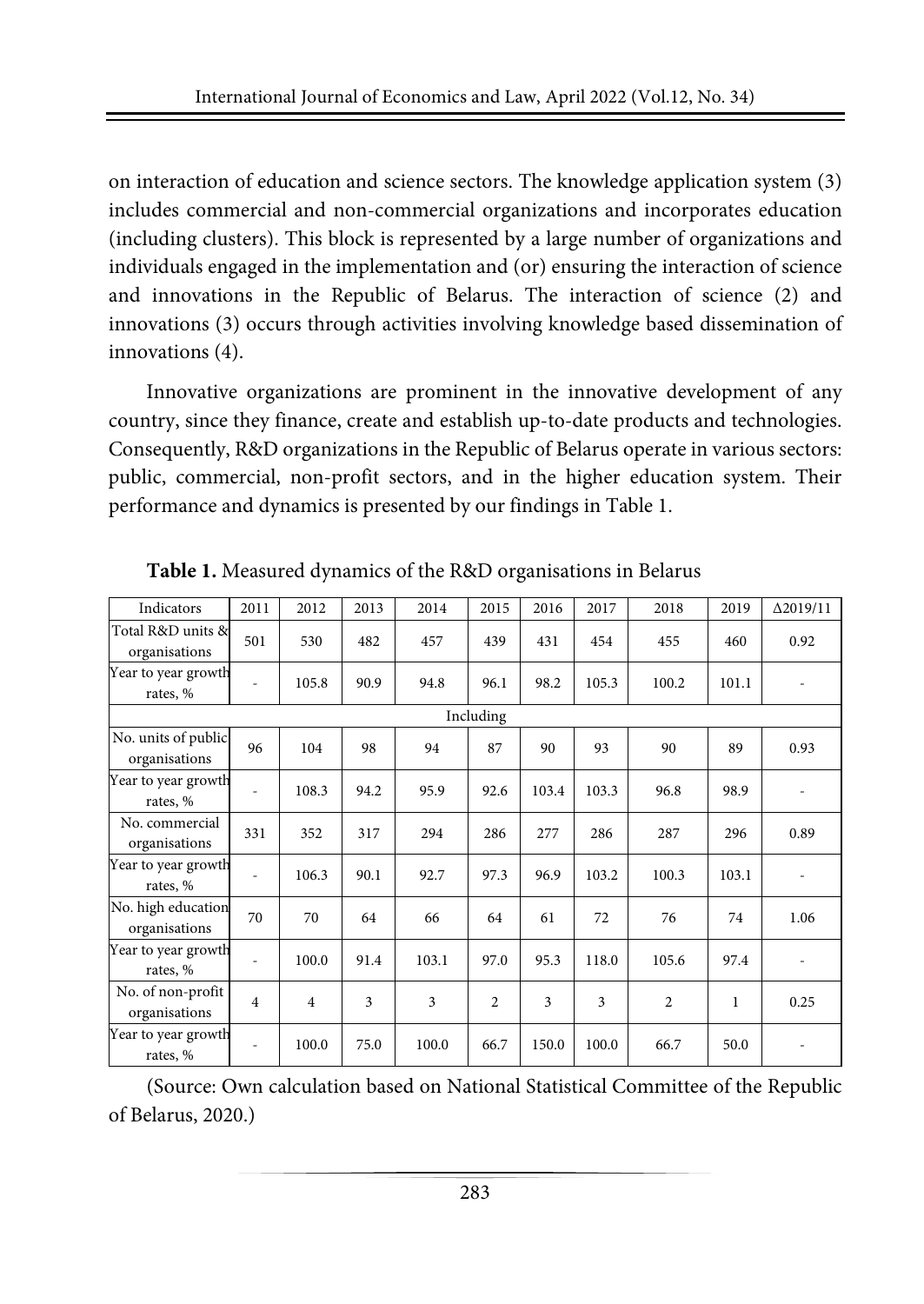Table 1 shows that quality wise the structure of the scientific complex in the Republic of Belarus did not change significantly and that indicators were clearly volatile with many ups and downs in the observed period 2011-2019. Year to year growth rates for several indicators were negative in the period 2014-2016. The total number of R & D units and organizations in the Republic of Belarus actually decreased by 41 units (8.2%), 2011-2019. Similarly, between 2019 and 2011 the number of public organizations decreased by 7 units (7.3%) and commercial organizations by 35 units (10.6%). The number of higher education organizations increased by 4 units (5.7%) which represents a positive but insufficient development. The number of non-profit organizations remained very small and ranged from 2 to 4 units throughout the studied period. The share of public organizations in R&D accounted for 19.3%, commercial organizations 64.3%, higher education organizations 16.1%, and non-profit organizations 0.2% in 2019. It should be noted that innovation activity in Belarus is still dominated by large enterprises and practically does not involve SMEs (United Nations Economic Commission for Europe, 2017). However, this problem is typical for the entire modern business environment of the Republic of Belarus and increase in the role of SMEs in the total GDP is one of the major identified tasks for the period until 2030 (Hrechyshkina, Samakhavets, 2019).

By cross-referencing results of table 1 with the model from figure 1 suggested is that Innovation infrastructure enabling mechanisms (item 5 from figure 1) should include a set of entities engaged in the material, technical, financial, organizational, methodological, informational, and consulting activities. Presently the actors of Belarusian innovative infrastructure involve innovation and engineering centers, innovation funds, venture capital organizations, science parks, and technology platforms. In addition, other institutions (legal, financial, and social) ensure the functioning of the innovation system as a whole (e.g. legal regulation of this sphere and the innovative culture of society).

According to the current Science and Technology Strategy of Belarus, development of innovative co-operation by including all participants of development processes in a single chain of the innovation cycle and strengthening interaction of science (item 2 from figure 1) and innovations (item 3 from figure 1) seem to be promising areas for improving the innovative environment of the Republic of Belarus (Strategiia Nauka i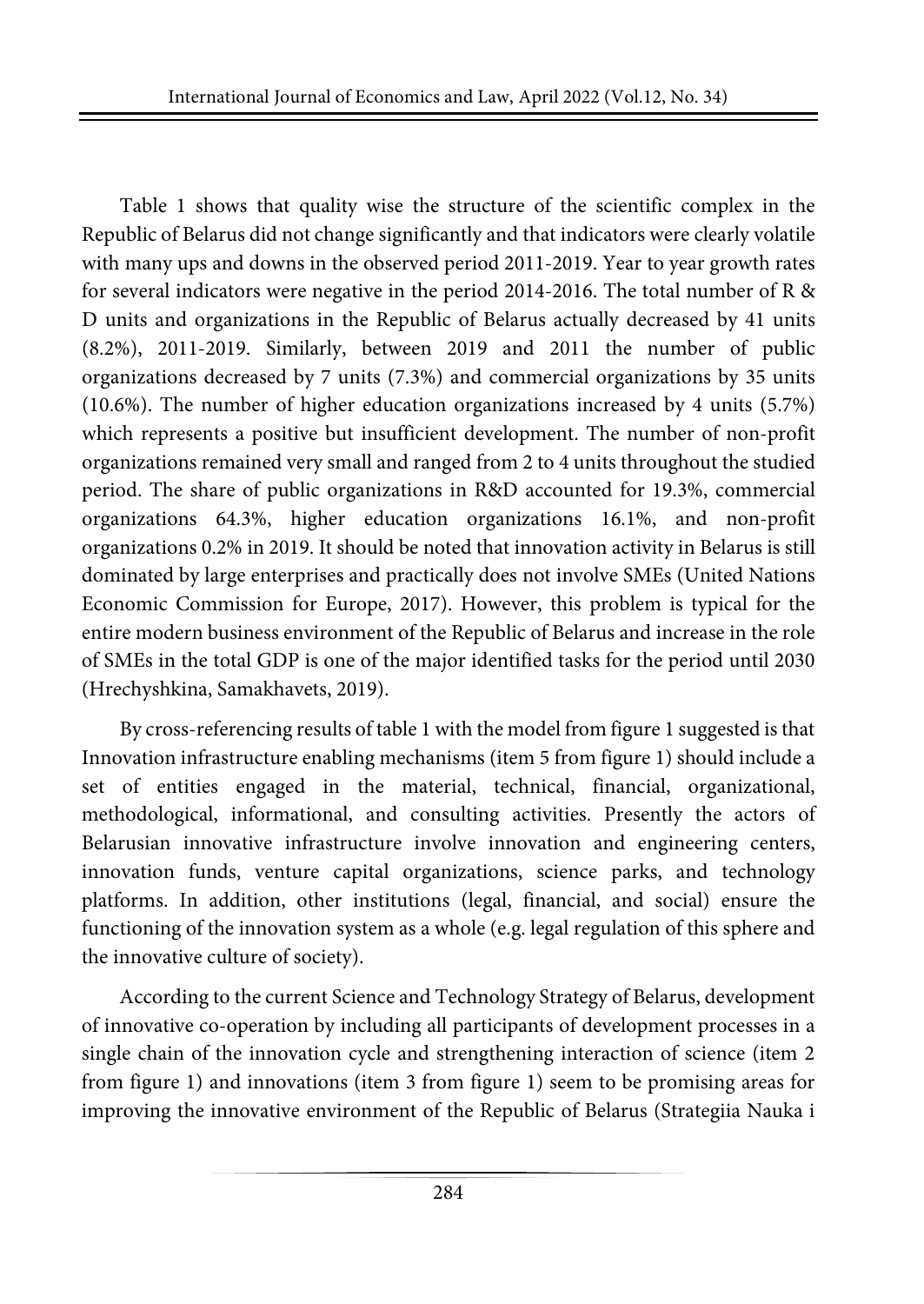tekhnologii: 2018-2040, 2017). As a result, State support system for cluster projects in the high-tech sector will be created with international technical assistance to stimulate this process. Modernization of public administration of the innovation system (item 1 from figure 1) is aimed at the State support for the formation of innovative and industrial clusters in the high-tech sector. Improvement of planning and evaluation of the innovative development is also in strategy.

Advancement of Innovation infrastructure enabling mechanisms (item 5 from figure 1) should be carried out through the creation of collective technological use centers, with unique scientific equipment, and industry laboratories for testing and disseminating the scientific results into industry. It is also envisaged to further use the potential of cooperation with the private sector and its deeper involvement in development and dissemination of innovation. It is recommended to create an effective organizational and economic mechanism for the commercialization of innovations, including through the entry of the Belarusian Innovation Fund into the founding capital of business entities created in this manner.

One of the significant problems is that the relevant policies in the field of innovations, science, training, SMEs and entrepreneurship, regional development of different business entities are usually managed only by government ministries and their departments handling separate portfolios, objectives and components of an innovation support infrastructure.

This presently fragmented institutional approach is inappropriate to manage major innovation issues within the NIS. The discussion on innovation management has become very dynamic and has intensified in recent years due to the increased complexity of national innovation policies which foster the development of a multiactor innovative environment. Innovation policies have become more and more concerned with handling not only the elements of the innovative environment but also the relationships and collaboration between them that should lead to integrated national innovation policy. Hence, it is clear from this finding of the authors that interrelated and cross-departmental innovation issues demand cross-departmental concepts and solutions discussed through open innovation and competitiveness models discussed in next sections.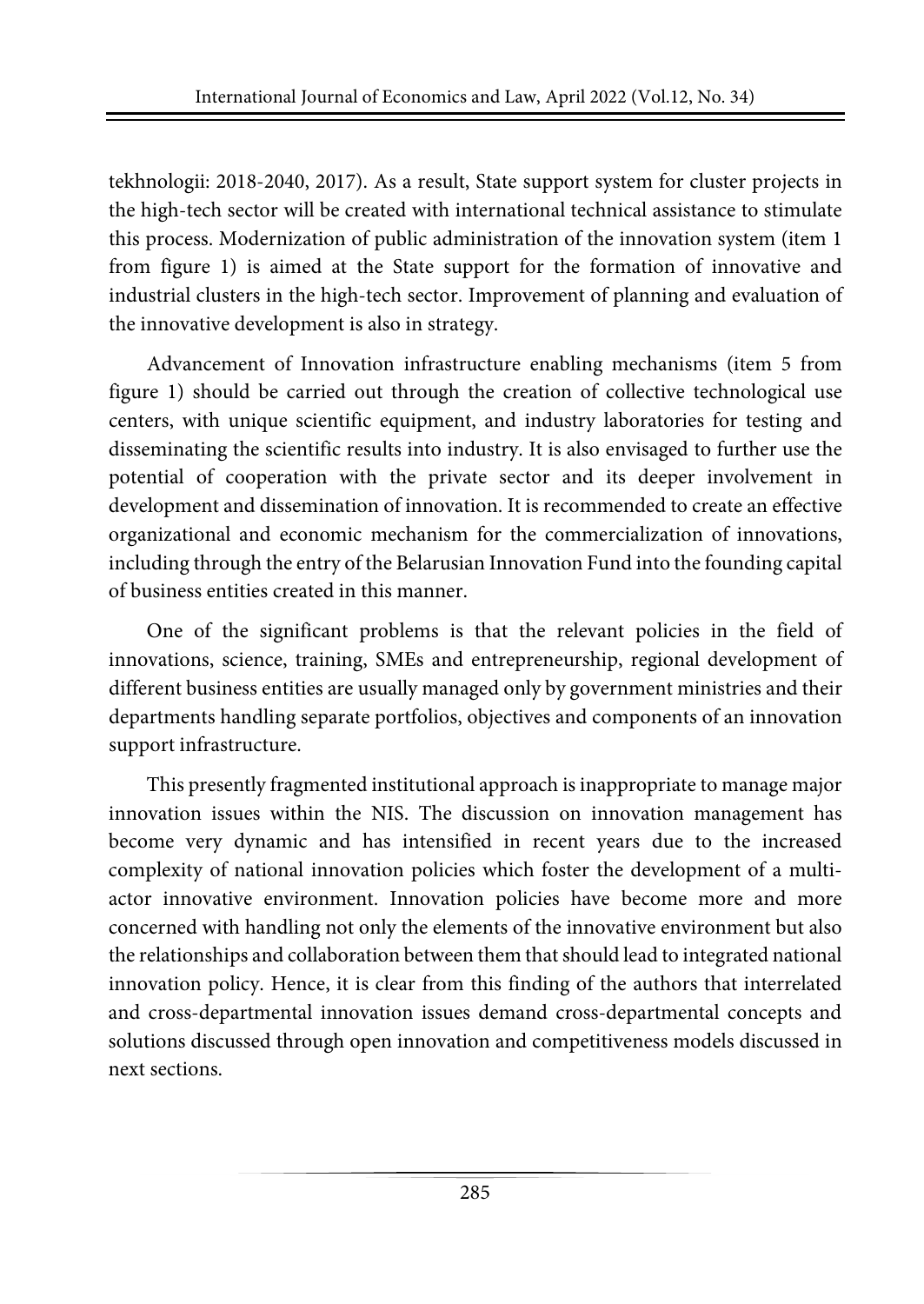## **3. MAJOR COORDINATION MODELS AND ANALYSIS OF SME INVOLVEMENT TRENDS IN INNOVATION PROCESSES**

In the past two decades there have been worldwide fundamental advances in our theoretical understanding of the working of innovation coordination.

In the EU, the European Commission produced a communication on a data-driven economy (European Parliament, 2001) followed by a second communication titled "Innovation in a knowledge-driven economy" (European Commission, 2004). Noticed EU approach was based on five main objectives (European Commission, 2009), focused on enhancing potentiality of member countries to resolve barriers hampering a more innovation-fostering environment.

At present these are the most significant innovation coordination mechanisms which can be distinguished in the EU:

High-level advisory committees, or councils, for managing a strategic framework (i.e. Finland, Ireland, Portugal). Efficient and simplified functioning decision making in consultative mechanisms at higher hierarchical levels lower than government ministries have been developed in these countries.

Responsibility for coordination assigned to one Minister or Department, which results in enhancing coordination mechanisms at interdepartmental level (i.e. UK, Sweden).

Formation of one Ministry with managing the entire knowledge production and implementation chain (i.e. Denmark).

It should be noted that an innovation council is not entirely an EU innovation policy development. This article focuses on EU and Belarus because of their proximity and presently it is beyond its scope to analyze innovation policies of other countries and territories. However, authors must emphasize that in United States many federal states such as Iowa (IIC, 2022) use innovation councils for policy or industry development. Japan established an open innovation council in 2017 (JOIC, 2022) which is led by private businesses and in which The New Energy and Industrial Technology Development Organization (NEDO) serves as the secretariat for the JOIC.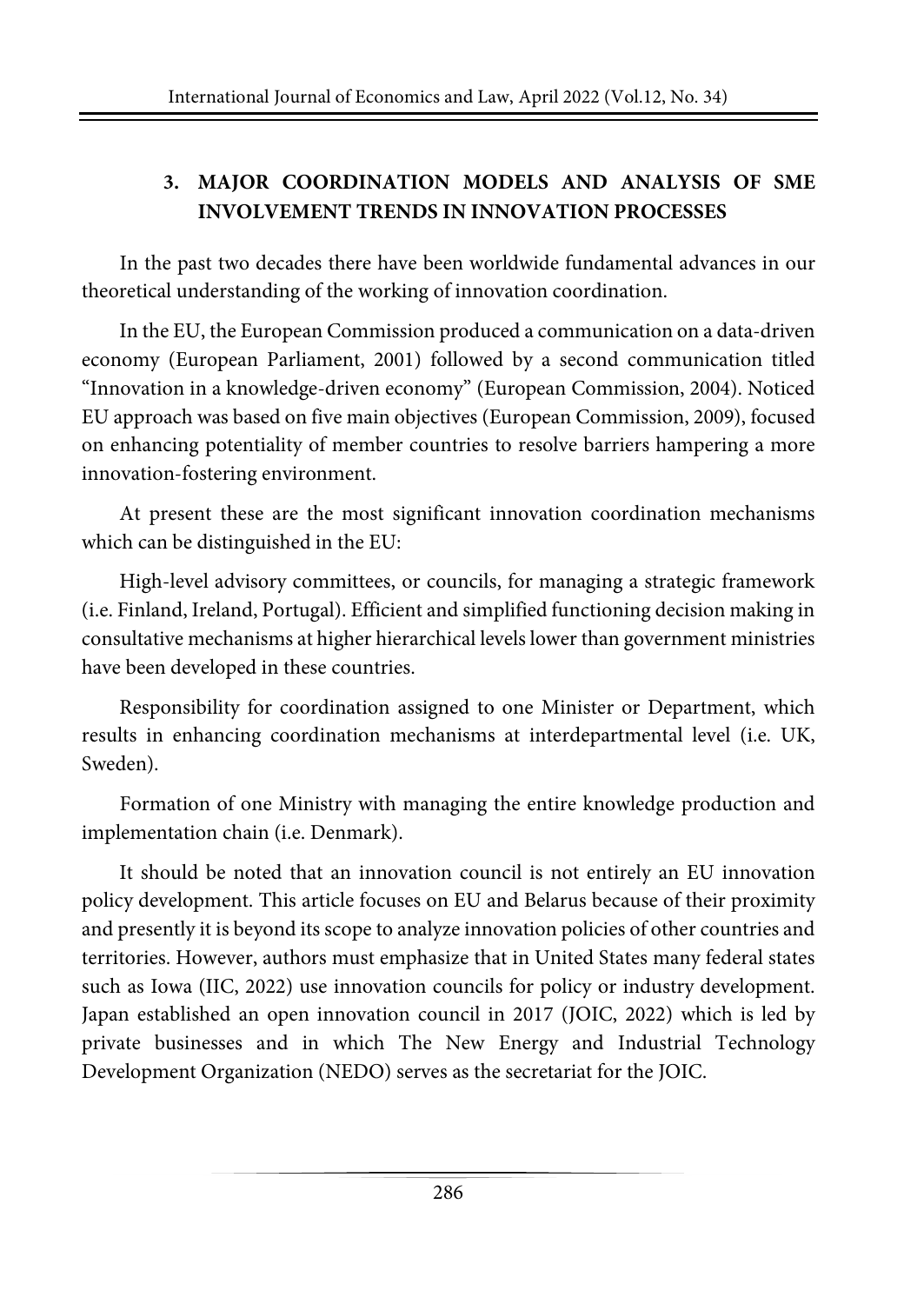Both Russia and Kazakhstan have innovation councils in a variety of fields related to education and economy. In the Community of Independent States there exists an Interstate Council for Cooperation in Scientific, Technical and Innovation Spheres (CIS, 2022). Therefore, the existence of similarities and correlation with these and other countries using innovation councils strengthens the results of this analysis and recommendations for Belarus arising from research in this article.

Based on available empirical data, it can be observed that the EU approach to form a more innovation-fostering environment for business shows its effectiveness in practice.

Table 2 demonstrates a high level of development of SMEs involvement in the innovation processes, especially for product innovation in Finland, Netherlands, Portugal and Ireland for process innovation. Germany, France and Lithuania were also high performers while new EU entrants seem to be lagging behind.

Innovation performance ranking of the EU and Belarus is herewith analyzed on the basis of data provided in Table 2, followed by the correlation analysis of authors.

| Country     | SMEs introducing product innovations<br>(Regional) |               |                |            | SMEs introducing business process<br>innovations (Regional) |               |                |            | Innovative SMEs collaborating<br>with others (Regional) |               |                |               |
|-------------|----------------------------------------------------|---------------|----------------|------------|-------------------------------------------------------------|---------------|----------------|------------|---------------------------------------------------------|---------------|----------------|---------------|
|             | Rank<br>2019                                       | Value<br>2019 | Rank<br>2014   | Value 2014 | Rank<br>2019                                                | Value<br>2019 | Rank<br>2014   | Value 2014 | Rank<br>2019                                            | Value<br>2019 | Rank<br>2014   | Value<br>2014 |
| Finland     | $\mathbf{1}$                                       | 227,38        | 5              | 144,71     | $\overline{4}$                                              | 168,62        | 11             | 112,57     | 5                                                       | 265,49        | 7              | 172,57        |
| Portugal    | $\overline{2}$                                     | 212,61        | 9              | 115,52     | $\mathbf{1}$                                                | 210,41        | $\overline{2}$ | 165,03     | 16                                                      | 112,50        | 18             | 73,75         |
| Netherlands | 3                                                  | 184,92        | $\overline{c}$ | 160,58     | 13                                                          | 127,08        | 16             | 92,64      | 7                                                       | 174,83        | 6              | 174,90        |
| Italy       | 6                                                  | 154,42        | $\overline{7}$ | 139,94     | 10                                                          | 135,80        | 3              | 157,59     | 22                                                      | 59,99         | 23             | 47,58         |
| Germany     | 7                                                  | 151,59        | 1              | 180,18     | 12                                                          | 130,54        | 13             | 110,86     | 18                                                      | 96,93         | 13             | 136,38        |
| Ireland     | 11                                                 | 134,49        | 8              | 126,64     | 5                                                           | 154,45        | 6              | 137,88     | 13                                                      | 137,31        | 11             | 142,49        |
| France      | 12                                                 | 124,87        | 14             | 101,36     | 6                                                           | 154,23        | 9              | 133,02     | 8                                                       | 160,60        | 14             | 135,45        |
| Lithuania   | 13                                                 | 120,15        | 21             | 20,37      | 8                                                           | 143,31        | 21             | 58,69      | 6                                                       | 204,64        | 16             | 83,29         |
| Estonia     | 16                                                 | 81,08         | 17             | 81,39      | 14                                                          | 115,00        | 17             | 90,49      | $\mathbf{1}$                                            | 308,42        | $\overline{2}$ | 192,28        |
| Latvia      | 23                                                 | 31,59         | 23             | 13.23      | 22                                                          | 42,74         | 24             | 42,29      | 23                                                      | 58,01         | 24             | 43,75         |
| Bulgaria    | 24                                                 | 28,56         | 22             | 16,12      | 24                                                          | 14,03         | 25             | 21,63      | 25                                                      | 32,25         | 26             | 14,71         |
| Spain       | 25                                                 | 17.63         | 25             | 13,03      | 20                                                          | 70.45         | 22             | 51,38      | 20                                                      | 68,97         | 20             | 63,88         |
| Poland      | 26                                                 | 6.83          | 26             | 2,86       | 26                                                          | 5,15          | 27             | 8,02       | 24                                                      | 43,19         | 25             | 34,97         |
| Belarus     | 27                                                 | $3.86*$       | 27             | $3.07*$    | 27                                                          | $0.82**$      | 28             | $0.87**$   | 28                                                      | 0,39          | 27             | 0,4           |
| Romania     | 28                                                 | 0.00          | 28             | 0,00       | 28                                                          | 0,00          | 26             | 18,18      | 27                                                      | 6,76          | 28             | 0,00          |

**Table 2.** Development of SMEs Involvement in Innovation Processes (Comparison of EIS indicators of Belarus and selected EU member countries)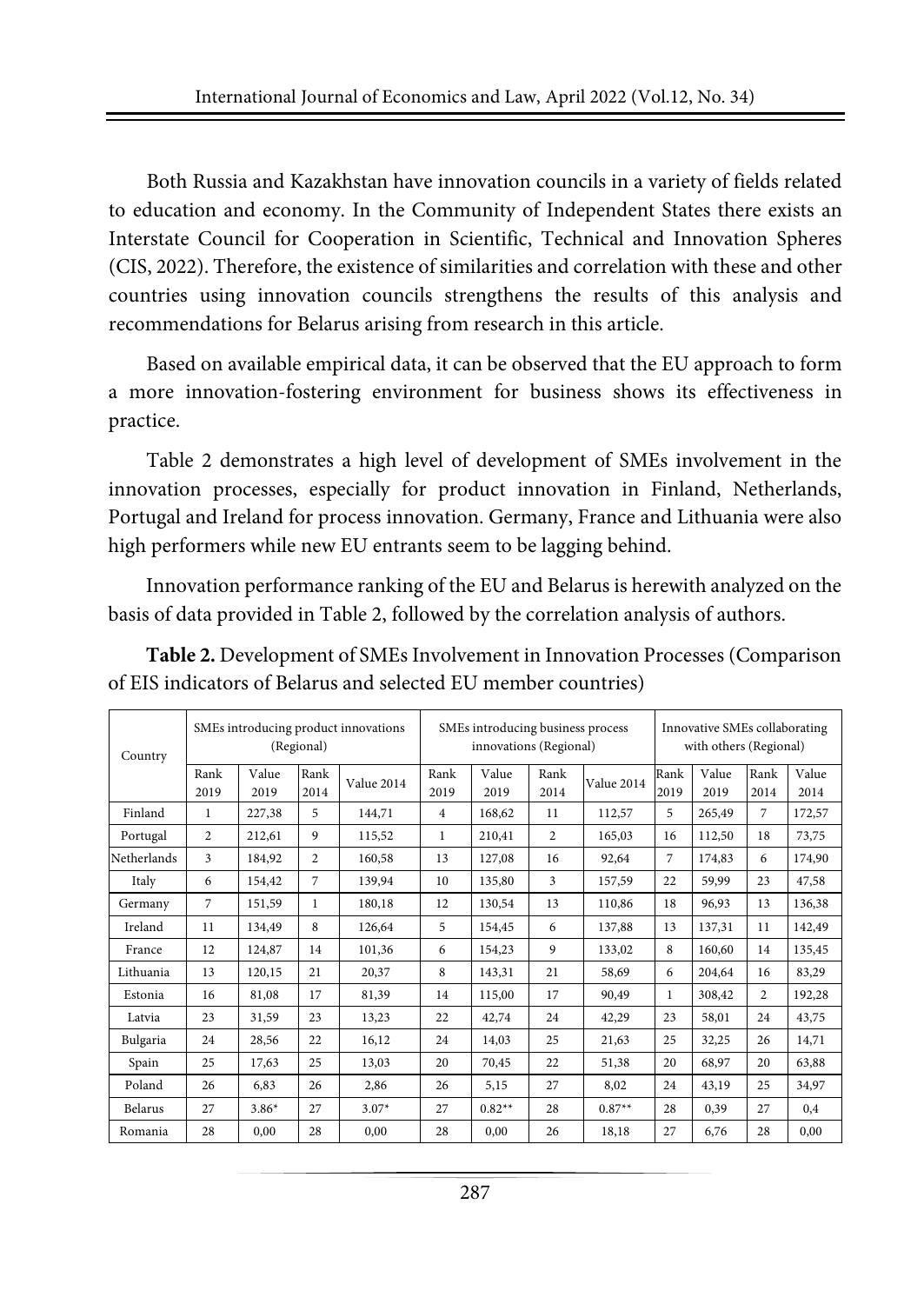## Note:

\*This indicator for Belarus includes product or process innovation; \*\*This indicator for Belarus includes marketing or organizational innovations

(Source: Own calculation based on (National Statistical Committee of the Republic of Belarus, 2020; European and Regional Innovation Scoreboards, 2019) )

Table 2 reveals that for all three criteria and for both observed years (2019 and 2014) Belarus maintained the rank of 27 or 28 together with Romania and Poland. Poland has an innovation council since 2016 and in Romania it existed 2011/2012. It also derives from Table 2, that the success of a sustainable "innovation council" management model implemented in several researched EU countries (i.e. Ireland, the Netherlands, Portugal, and Finland) clearly contributes to their superior performance. Although innovation council is not the only factor, it seems to be an optimal approach to further upgrade the Belarusian innovation policy management at this stage, for these main reasons identified in our paper:

The character of innovations (e.g. fast developing, dynamic and cross-functional) currently demands the participation of a broad group of stakeholders, both form the public and the private sector. There are a growing number of different actors involved in innovation management. Therefore, it seems logical that a coordination mechanism at a high enough level could prove to be successful in fostering innovation and competitiveness.

Trends and statistics from recent years reveal that there is a growing portfolio of innovation measures and instruments at the disposal of innovation mechanisms. This development imposes the need for systematic approach, transparency, and high level of public responsibility.

With the availability of several unequal support models for the innovative development using State budget or government financial resources, there seems to be a growing necessity for recording that spending of funds is performed rationally and effectively.

The increasing autonomy of development regions imposes growing necessity of coordination with these entities to achieve optimum innovation effects. Without this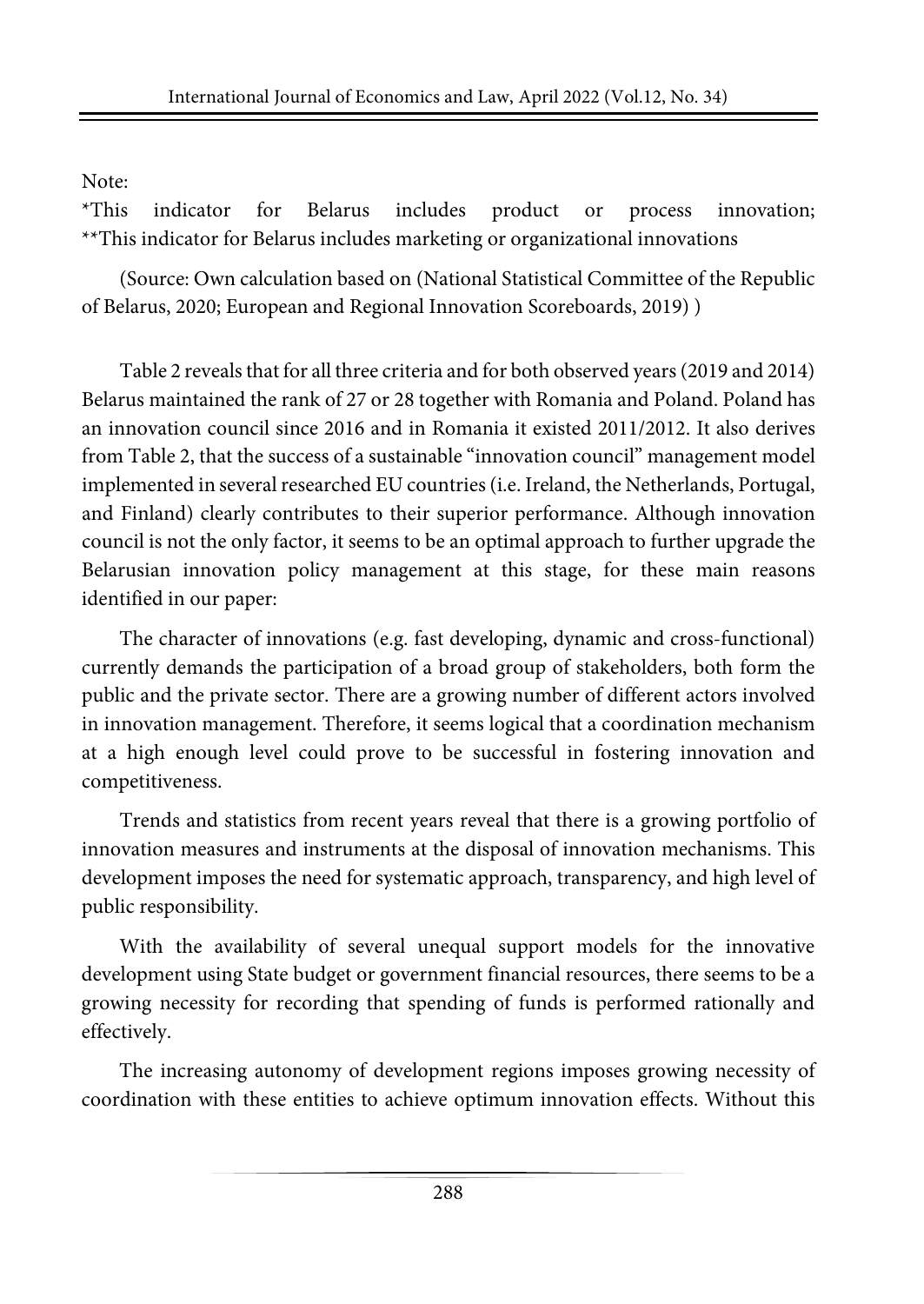approach, nations risk lack of developmental synergy, and poor performance with implementation of national priorities.

The current development of national innovation policies is characterized by the fact that it interplays either directly or indirectly with practically all other economic and development policies of the country.

It should be noted that there isn't one single department able to manage and coordinate the whole set of measures with which innovation policy should be consistent with. Therefore, several EU member countries streamlined their innovation and/or research councils to interact with the Enhanced European Innovation Council (EIC), (European Commission, 2019), whose mission is to support scientists, innovators, entrepreneurs, and SMEs with fresh ideas and ambition to grow competitively and internationally.

Correlation analysis of empirical evidence on innovation ranks among selected countries which introduced an innovation council

Table 2 indicated the innovation values and ranks. We shall now show whether and to what extent pairs of observed years (2019 and 2014) of innovation ranks on SMEs introducing product innovations, SMEs introducing business process innovations and innovative SMEs collaborating with others correlate with each other in terms of performance achieved by Finland, Portugal and the Netherlands. These are the countries, which were top performers on product innovations in 2019 and have previously introduced an innovation council currently missing in the Belarus policy environment.

|             | Overall | Overall | Rank against  | Rank against  | a                       | d2 |
|-------------|---------|---------|---------------|---------------|-------------------------|----|
|             | rank in | rank in | each other in | each other in |                         |    |
|             | 2019    | 2014    | 2019          | 2014          |                         |    |
| Finland     |         |         |               |               |                         |    |
| Portugal    |         |         |               |               |                         |    |
| Netherlands |         |         |               |               | $-2$                    |    |
|             |         |         |               |               | $\Sigma$ d <sub>2</sub> |    |

**Table 3.** Correlation of ranks on SMEs introducing product innovations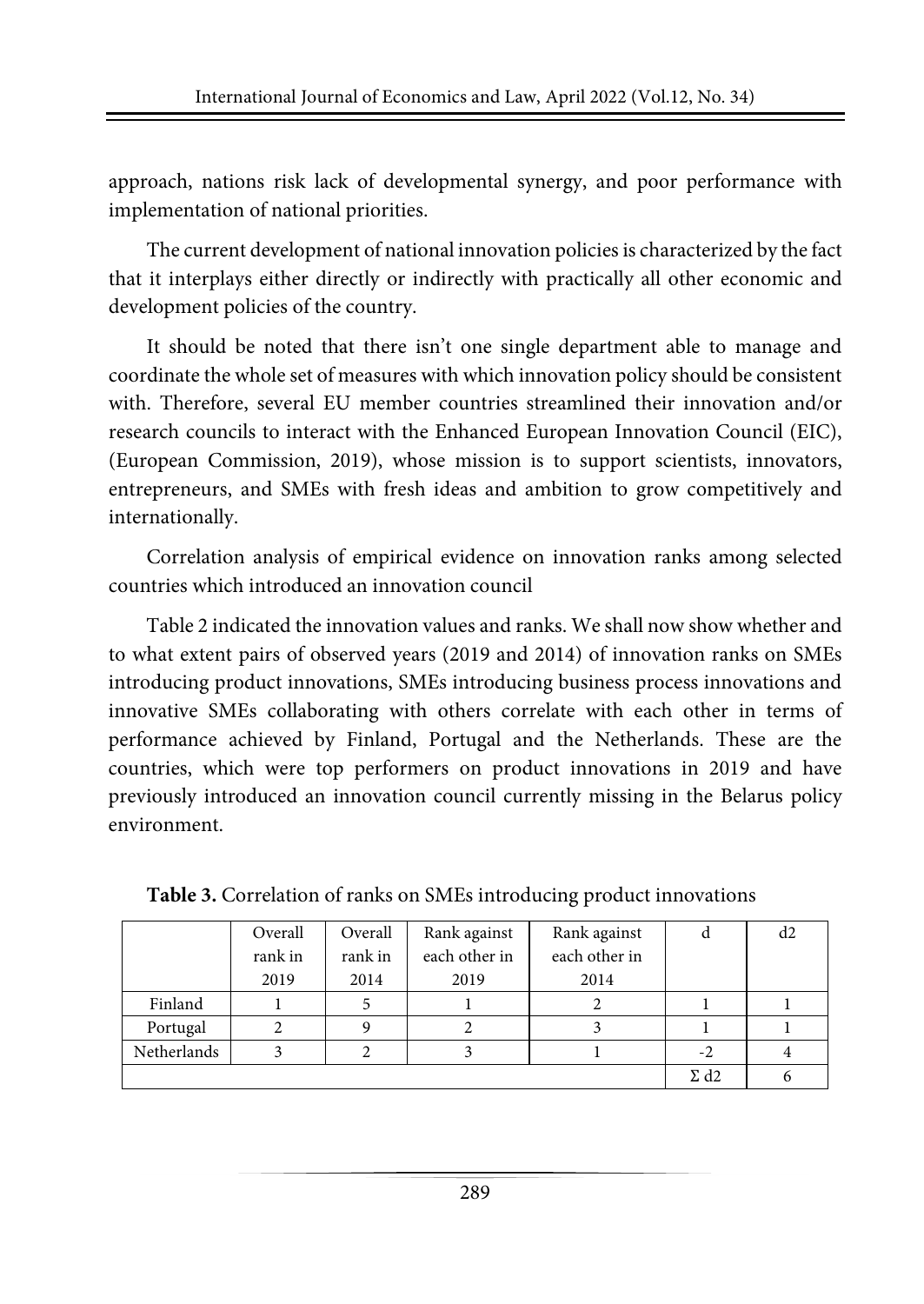(Source: Own calculation based on (National Statistical Committee of the Republic of Belarus, 2020), (European and Regional Innovation Scoreboards, 2019) )

We calculate Spearman's coefficient of correlation:

 $r = 1 - (6 \times 6) / 3(3 \times 3 - 1) \rightarrow r = 1 - (0 / 3 \times 8) \rightarrow r = 1 - 1.5 \rightarrow$  Therefore  $r = -0.5$ We calculate Kendall's coefficient of correlation:

| $\mathbf{1}$ | $\overline{2}$ |                |                                    |
|--------------|----------------|----------------|------------------------------------|
| $\mathbf{2}$ | $\mathcal{R}$  |                |                                    |
| 1            | 0              |                |                                    |
| $-1$         | $\Omega$       |                |                                    |
| $\theta$     | 0              | $\overline{a}$ | Total 0 Therefore $\tau = 0/0 = 0$ |

**Table 4.** Correlation of ranks on SMEs introducing business process innovations

|             | Overall                 | Overall | Rank against | Rank against | a |  |
|-------------|-------------------------|---------|--------------|--------------|---|--|
|             | rank in                 | rank in | each other   | each other   |   |  |
|             | 2019                    | 2014    | in 2019      | in 2014      |   |  |
| Finland     |                         | 11      |              |              |   |  |
| Portugal    |                         |         |              |              |   |  |
| Netherlands | 13                      | 16      |              |              |   |  |
|             | $\Sigma$ d <sub>2</sub> |         |              |              |   |  |

(Source: Own calculation based on (National Statistical Committee of the Republic of Belarus, 2020), (European and Regional Innovation Scoreboards, 2019))

We calculate Spearman's coefficient of correlation:

 $r = 1 - (6 \times 1) / 3(3 \times 3 - 1) \rightarrow r = 1 - (6 / 3 \times 8) \rightarrow r = 1 - 0.25 \rightarrow$  Therefore  $r = 0.75$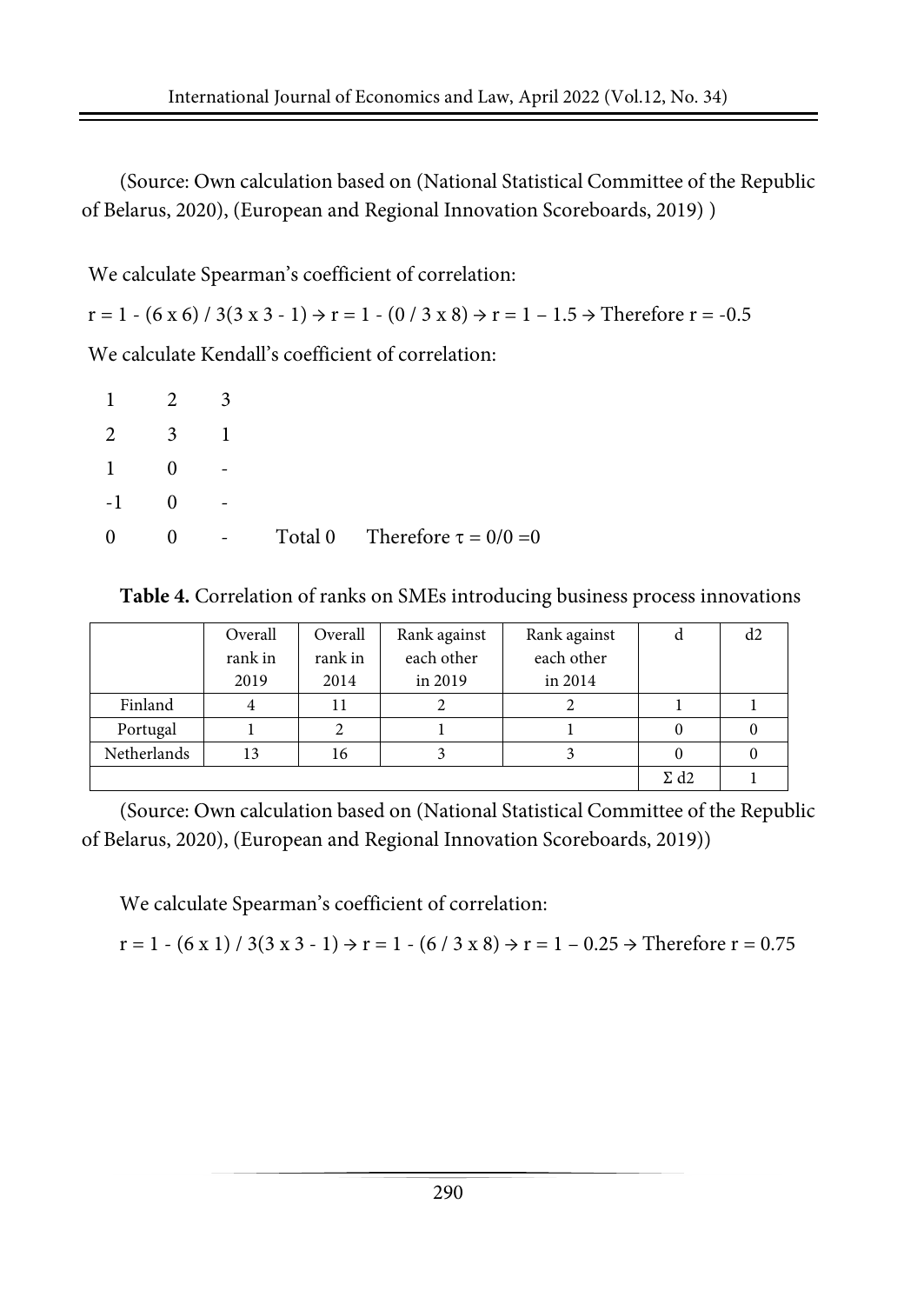We calculate Kendall's coefficient of correlation:

| 2            | $\blacksquare$ |   |                                    |
|--------------|----------------|---|------------------------------------|
| 2            | $\blacksquare$ | 3 |                                    |
| $\mathbf{1}$ |                |   |                                    |
| $-1$         |                |   |                                    |
| $\theta$     |                |   | Total 0 Therefore $\tau = 0/0 = 0$ |

**Table 5.** Correlation of ranks on innovative SMEs cooperating with others

|             | Overall<br>rank in<br>2019 | Overall<br>rank in<br>2014 | Rank against<br>each other in<br>2019 | Rank against<br>each other in<br>2014 | d                       | d2                          |
|-------------|----------------------------|----------------------------|---------------------------------------|---------------------------------------|-------------------------|-----------------------------|
| Finland     | 5                          | 7                          |                                       | $\overline{c}$                        |                         |                             |
| Portugal    | 16                         | 18                         | 3                                     | 3                                     | $\mathbf{0}$            |                             |
| Netherlands | 7                          | 6                          | 2                                     |                                       |                         |                             |
|             |                            |                            |                                       |                                       | $\Sigma$ d <sub>2</sub> | $\mathcal{D}_{\mathcal{A}}$ |

(Source: Own calculation based on (National Statistical Committee of the Republic of Belarus, 2020), (European and Regional Innovation Scoreboards, 2019))

We calculate Spearman's coefficient of correlation:

 $r = 1 - (6 \times 2) / 3(3 \times 3 - 1) \rightarrow r = 1 - (12 / 3 \times 8) \rightarrow r = 1 - 0.5 \rightarrow$  Therefore  $r = 0.5$ 

We calculate Kendall's coefficient of correlation:

| -1       | 3 |   |                                    |
|----------|---|---|------------------------------------|
| 2        | 3 |   |                                    |
| -1       |   |   |                                    |
| $-1$     |   | - |                                    |
| $\Omega$ | 0 |   | Total 0 Therefore $\tau = 0/0 = 0$ |
|          |   |   |                                    |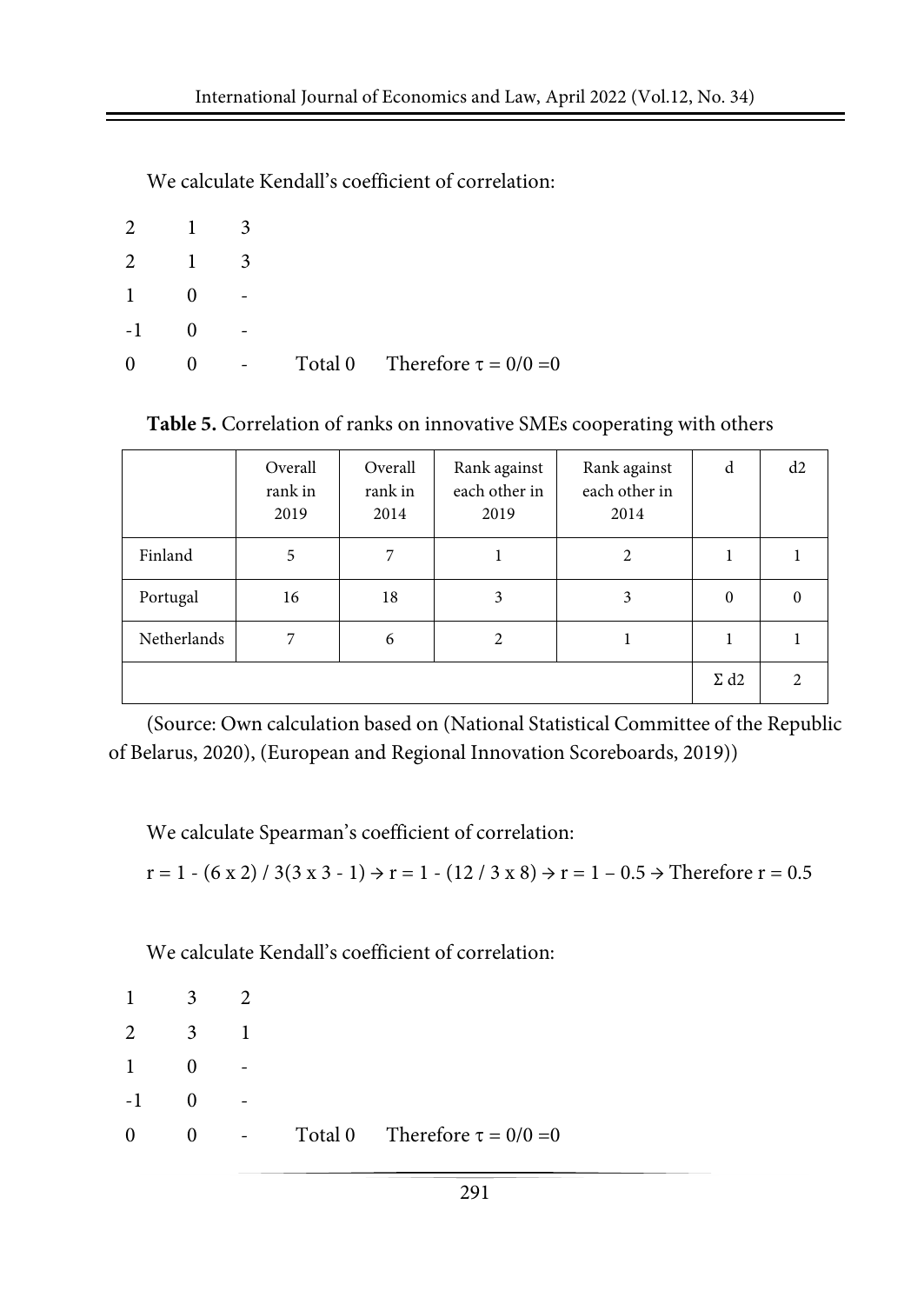| Criteria for interpretation of correlation         | Interpretation of  | Description             |
|----------------------------------------------------|--------------------|-------------------------|
|                                                    | correlation values |                         |
| Value for r and $\tau$ is always between -1 and 1  | $0,00 - 0,19$      | Very weak correlation   |
| r=0 and/or $\tau$ =0 means no connectedness        | $0,20 - 0,39$      | Weak correlation        |
| r>0 and/or $\tau$ >0 positive correlation          | $0,40 - 0,69$      | Moderate correlation    |
| r<0 and/or $\tau$ <0 negative korrelation          | $0,70 - 0,89$      | Strong correlation      |
| Greater $ r $ and/or $ \tau $ higher connectedness | $0,90 - 1,00$      | Very strong correlation |

| Table 6. Interpretation of correlation coefficients |  |  |  |
|-----------------------------------------------------|--|--|--|
|-----------------------------------------------------|--|--|--|

Source: own presentation of authors

On all criteria Kendall's coefficient showed very weak correlation. On SMEs introducing product innovations Spearman's coefficient of correlation was moderately negative, on SMEs introducing business process innovations Spearman's coefficient of correlation was strong, and on Innovative SMEs collaborating with others Spearman's coefficient of correlation was moderate. We conclude then in our interpretation that Finland, Portugal and the Netherlands as innovation leaders that introduced an innovation council were not correlated in terms of product innovation performance while in terms of business process innovations and SMEs collaborating with others their ranks were moderately to strongly correlated. This finding is lesson learned for Belarus. If it potentially decides to introduce an innovation council, it might help in terms of business process innovations and SMEs collaborating with others. Factor product innovation requires further research.

## **4. ELABORATION OF FURTHER DEVELOPMENT OF NEW INNOVATION COORDINATION MECHANISMS IN BELARUS**

From a government point of view an effective science and technology policy logically demands coordination mechanisms. Similarly, there is the need for coordination between the ministries responsible for economic-regional economic development, education, and science sectors as well. An effective coordination and accomplishment of national innovation policy calls for efficient practical measures to remove obstacles, foster partnerships and R&D.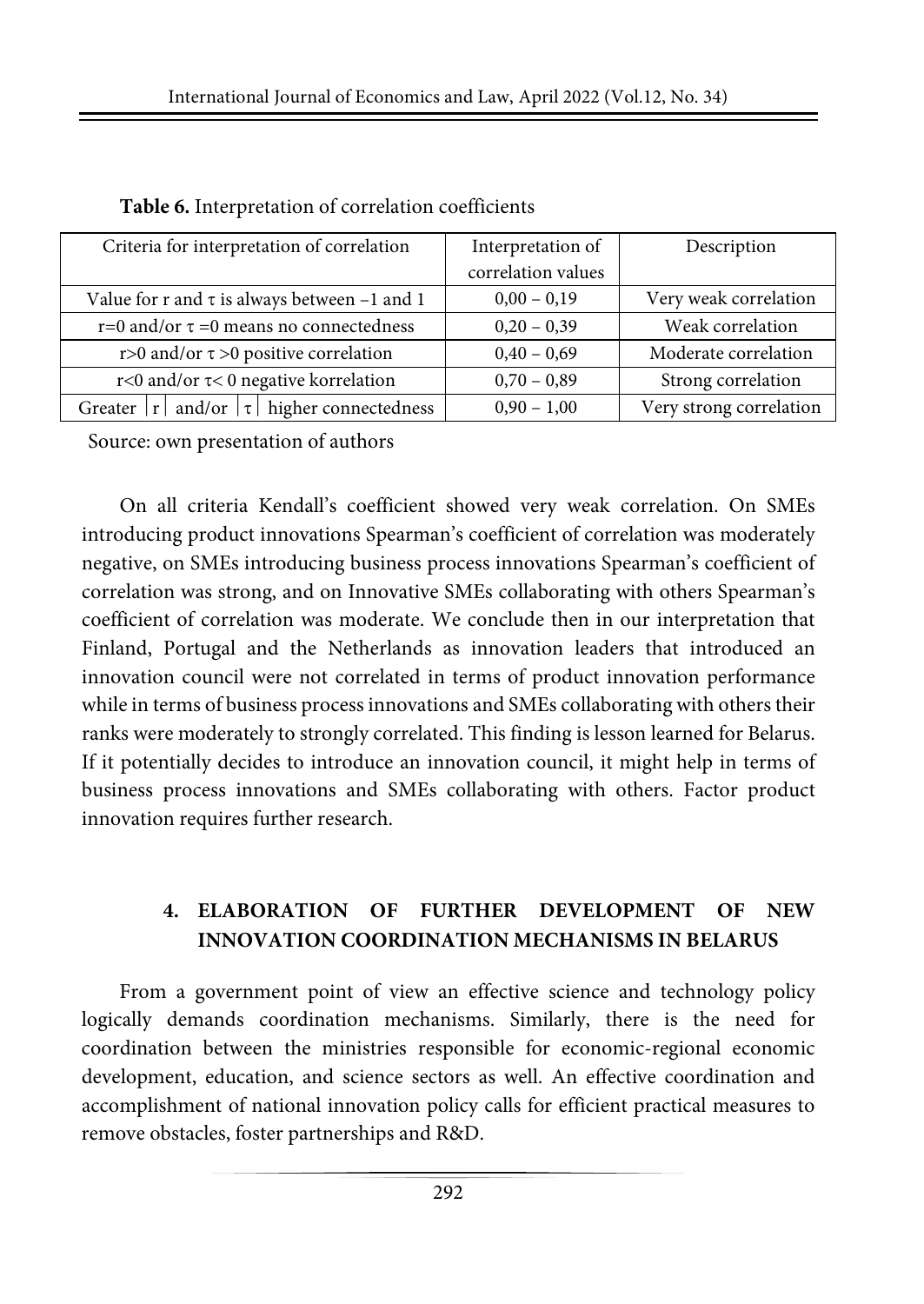Countries are increasingly evolving towards innovations, effective technology and science seeking a competitive approach globally. In fact, all countries are trying to improve coordination and integration. Overall the innovation models in the benchmarked EU countries (i.e. the Netherlands, Portugal, and Finland) from table 2 can be characterized as a constant national and enterprise learning process in adapting organizations and practices in order to meet both external and internal challenges. Senge et al. (1999) effectively discuss it.

However, it should be noted that good practices cannot be simply copied from one country to another as the circumstances are different. It seems that Belarus could adapt the innovation approaches in order to improve performance from table 2 where the country is clearly lagging behind most competitors. The mentioned benchmark countries of the analysis do provide initial information which can serve initially to improve the efficiency and the effectiveness of the innovation management system in Belarus.

One of the main objectives of Belarusian innovative development for the future is "Development and improvement of the NIS". Before presenting proposals the authors herewith discuss and analyze some aspects of Belarusian NIS and point out observed priority questions:

- 1. It is recommended to intensify the transfer of technologies between State and business (especially emerging SMEs) for both innovations and research. Industry involvement ought to be generated in advance for long-term public sector research programs. Financing is clearly seen as one of the main obstacles to the provision of business and research services to enterprises and more intensive science-industry co-operation.
- 2. Significant aspects of innovation policy should be optimized with horizontal support of business innovations and by developing targeted support for attraction of risk capital in specific technology areas.
- 3. It is recommended to increase the amount of research of commercial organizations and finance a share of total R&D and innovations. There are two aspects of this question: increase the knowledge capability in view of industry's added value capacity as well as its potentiality to borrowing knowledge from outside offered by the elaborated model of open innovation.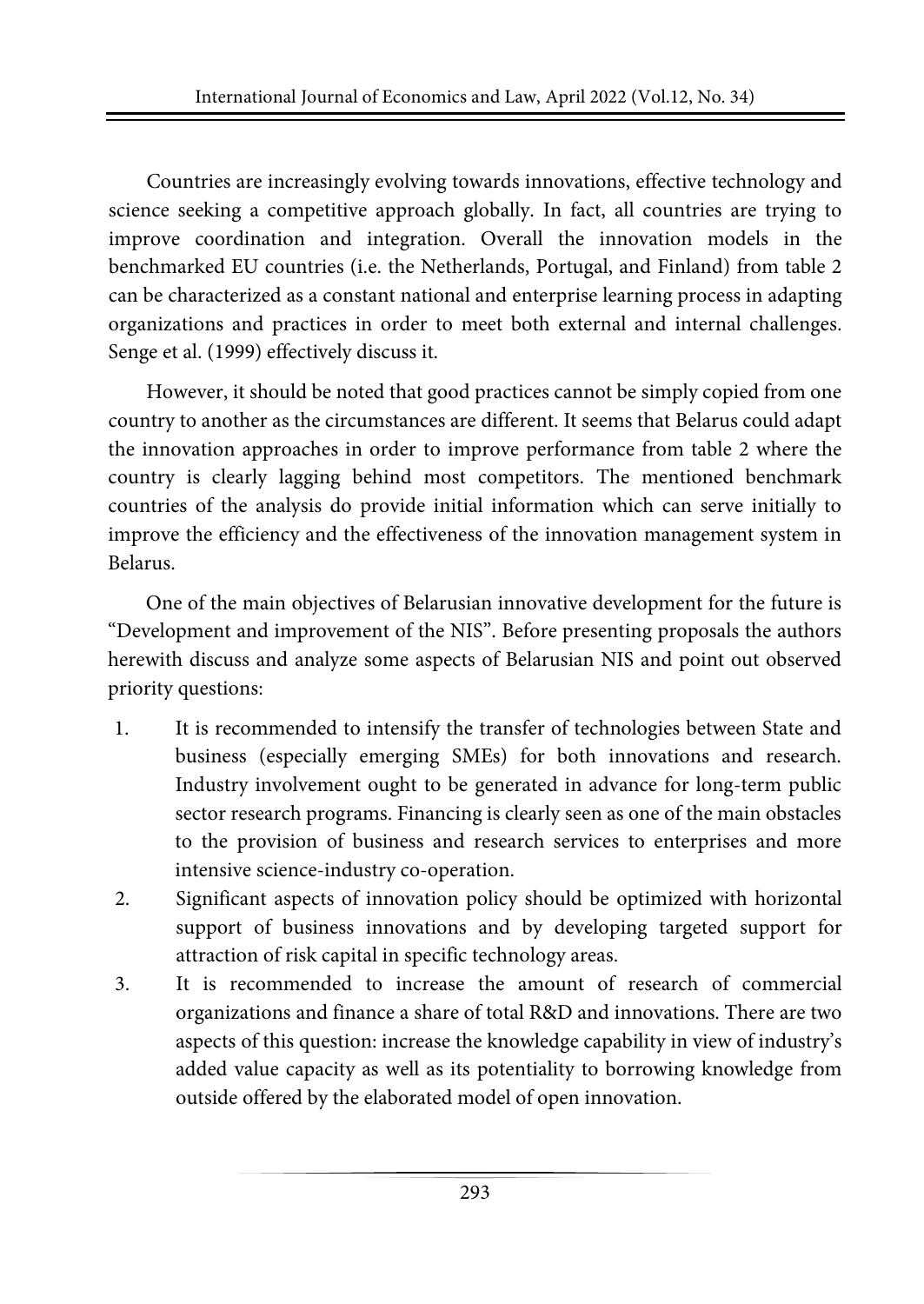The authors already proposed earlier a re-engineered model of Belarus NIS (see Figure 2), which suggests that external and internal innovations are integrated in coordination with available innovation infrastructure involving an innovation council.



Figure 2. Proposed re-engineered model of Belarus NIS allowing dissemination of open innovation. (Source: Vemić, Hrechyshkina, Samakhavets, 2021, p. 92.)

In the proposed concept, enterprises share the innovation road map, align their business model with those of stakeholders and incorporate the support of the policy makers which already exist in Belarus, while focusing on new business opportunities as well as current business operations. Enterprise business models and approaches of the stakeholders are interconnected in the suggested open model and, therefore, innovations become a much more significant criterion in their development. Furthermore, innovations management does become the responsibility of every unit in an enterprise while intellectual property is considered as a "strategic business asset". The authors are led to think that a re-engineered model is able to share substantial advantages for a wide variety of Belarus stakeholders. The authors identified the main advantages of the model which could especially benefit SMEs:

- Opportunity to cooperate with large enterprises, value chains and major innovators.
- Insight into best practice in Research & Development & Innovation Management.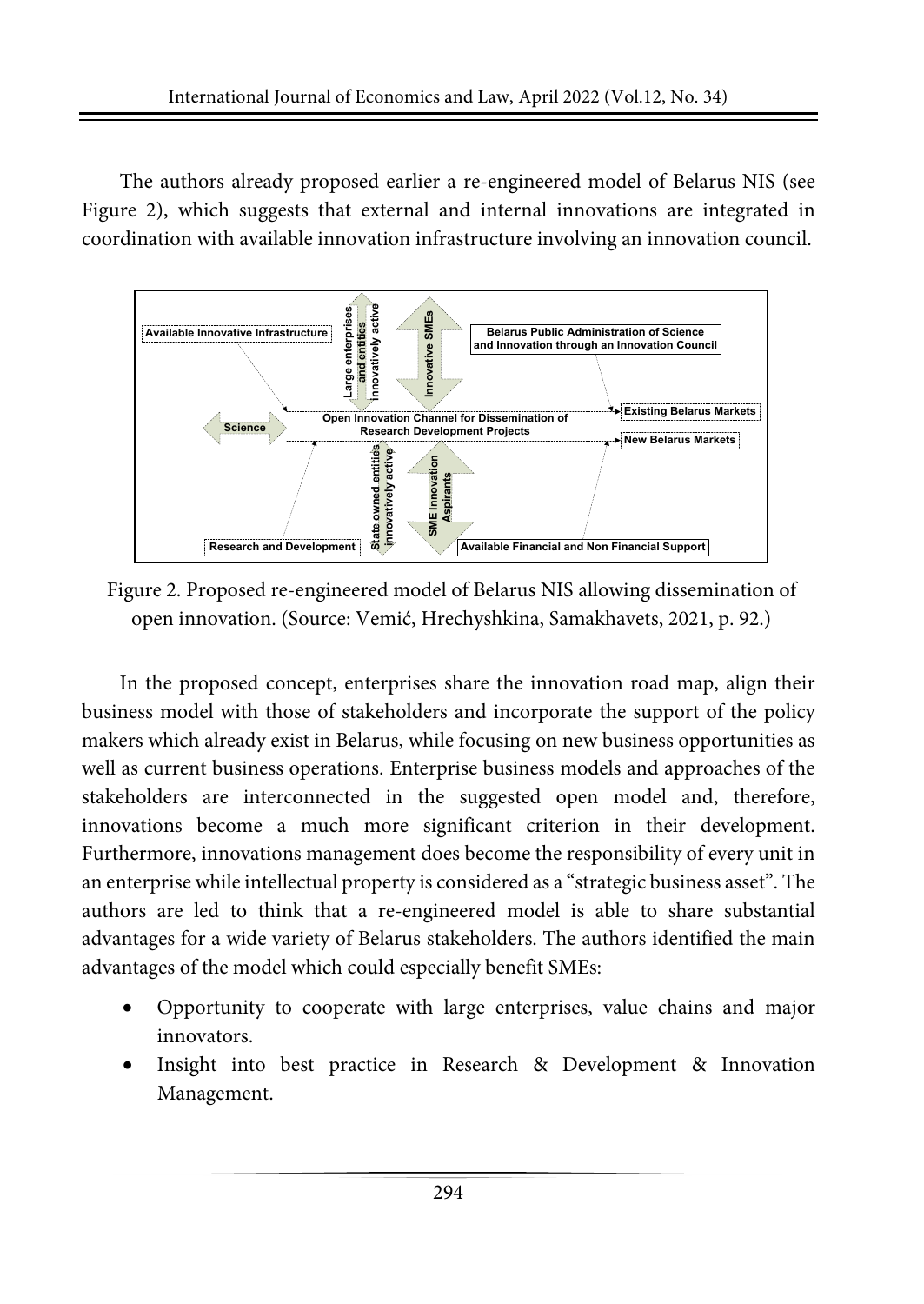- Benchmarking own performance in innovation management with relevant qualitative tools.
- Business interventions are identified to fill innovation gaps as compared to the best industry benchmarks.
- Opportunity to establish links with R&D institutions.
- Testing Belarus own innovation management performance with relevant quantitative tools.

Fundamental functions and coordination activities of the proposed Innovation Council could include IBNLT: awareness creation, shaping an innovation agenda, establishment and adjustment of innovation priorities in the national system. In principle, based on discussed best practices from EU and other parts of the world it is proposed that the Prime Minister could chair the Innovation Council while Cabinet members in charge of the economy, science and education could be functional members. In addition, a number of chief executive officers from Belarusian innovatively active organizations as well as a number of top scientists active in research and development could be valuable members. A small number of members could be invited from other circles such as business associations, major universities and academia. Finally, a small select committee from the Government of the Republic of Belarus could conceive and propose to Parliament the Charter of an appropriate national Innovation Council including membership and responsibilities.

## **Integrating the factor of competitiveness in an improved innovation model**

At the time of preparing this study, Belarus is still not present in the Global Competitiveness Index ranking (GCI 4.0, 2022) which makes comparative analyses more difficult. However, the potential place of Belarus in GCI ranking could have been between 55th and 61st place according to the last CASE Belarus analytical papers (Akulich et al., 2015). That particular analysis further confirms a relatively low innovative activity of organizations in Belarus, and their technological backwardness, which is the reason for the poor competitiveness of Belarusian products in foreign markets. These findings (Akulich et al., 2015) coincide with the EIS indicators of Belarus from table 2. Absence from GCI is a weakness requiring attention and alliances to build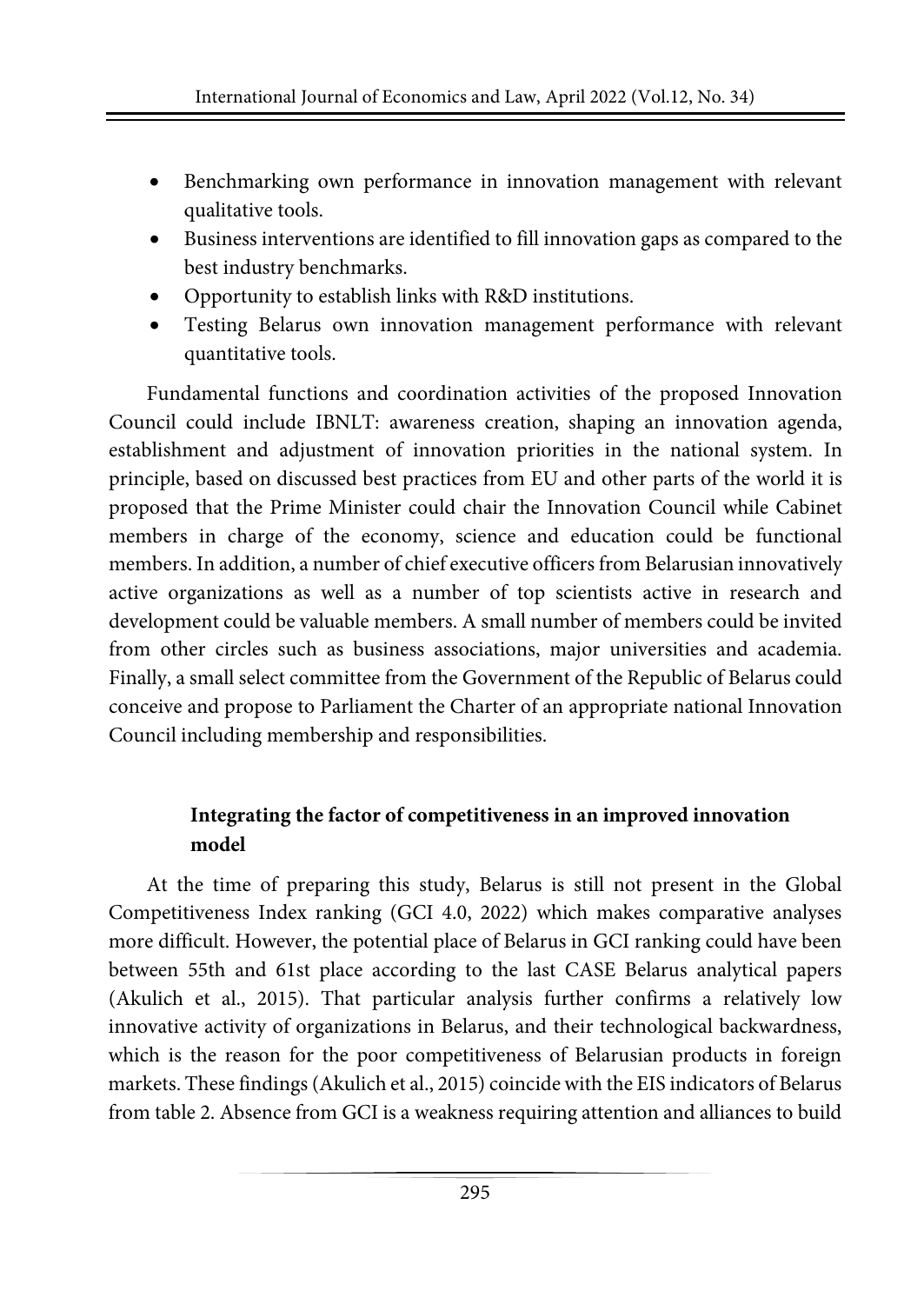competitive advantage (Porter, 1985) in emerging technologies (Day, Schoemaker & Gunther, 2000, pp. 358-375). In addition, the re-engineered Belarus NIS on the innovation policy side from figure 2 also requires a supplemental enterprise development model which can serve to improve competitiveness through organizational innovation and learning (Senge et al.,1999), as shown in Figure 3.



**Figure 3.** Enterprise level organizational innovation and culture as enablers of competitiveness-led innovation management ecosystem. (Source: model of the authors)

Figures 2 and 3 show that we relate national systems and policies with organizational innovation and culture as enablers of the competitiveness-led innovation management ecosystem. The division between the two no longer arises in our description. In subsequent papers we are going to expand this type of description so as to include additional factors. In doing this, we shall go into more detail as to how policy levels and enterprises levels come together into a distinct whole.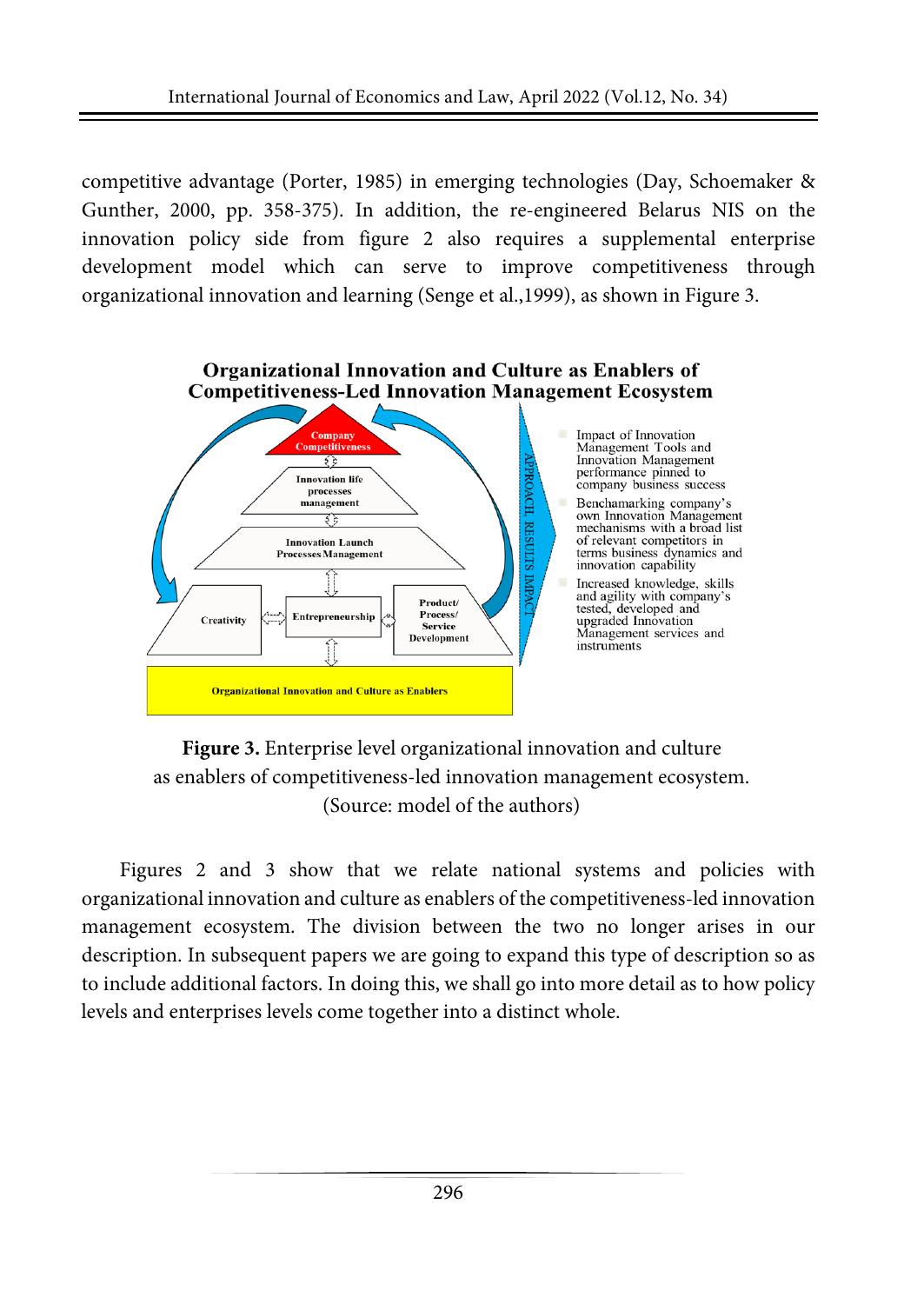## **CONCLUSION**

It derives from the author's findings that it is necessary to further develop an innovative policy environment in Belarus by using existing infrastructure in combination with new models, possibly related to an innovation council. Improvements are also needed at enterprise level, particularly in areas from figure 3. The authors outlined the EU performance towards innovations and EU's innovation management system by means of introducing an innovation council. The key reasons for establishing such systems are discussed and recommendations for the most appropriate coordination model in Belarus innovative environment were suggested.

The new NIS could consist of traditional elements for all countries and those which are tailored and improved specifically for Belarus. The promising direction in advancement of the NIS lies in the improvement cooperation in development and dissemination of innovations, i.e. strengthening partnerships for interaction between science and innovations which are areas in which innovation leaders such as Finland, Portugal and the Netherlands performed well after introducing an innovation council. This opens a new hypothesis, which requires future additional research, that in countries which recently introduced innovation councils such as Poland and Romania business process innovations and innovative collaboration can also advance as table 2 suggests.

It should be noted that presently the development level of science and innovations in Belarus doesn't facilitate monitoring active innovations, which could also be an area for involvement of an innovation council. In fact, in the period 2011-2019 the total number of R&D organisations in Belarus decreased by 8.2%, the total number of employees engaged in R&D – by 11.2%, the total number of organisations engaged in innovations – by 0.9%. In the structure of the scientific complex, 64.3% were commercial organisations and 90.5% of the total volume of scientific and technical work in 2019 was performed in-house which proves the thesis of authors that an open innovation model is not used. This conclusion coincides with the correlation analysis which reveals that there is potential for SMEs to introduce business process innovations by innovatively collaborating with others.

The above analysis highlights the prospects of the NIS in Belarus through strengthened horizontal coordination mechanisms, strengthened transfer of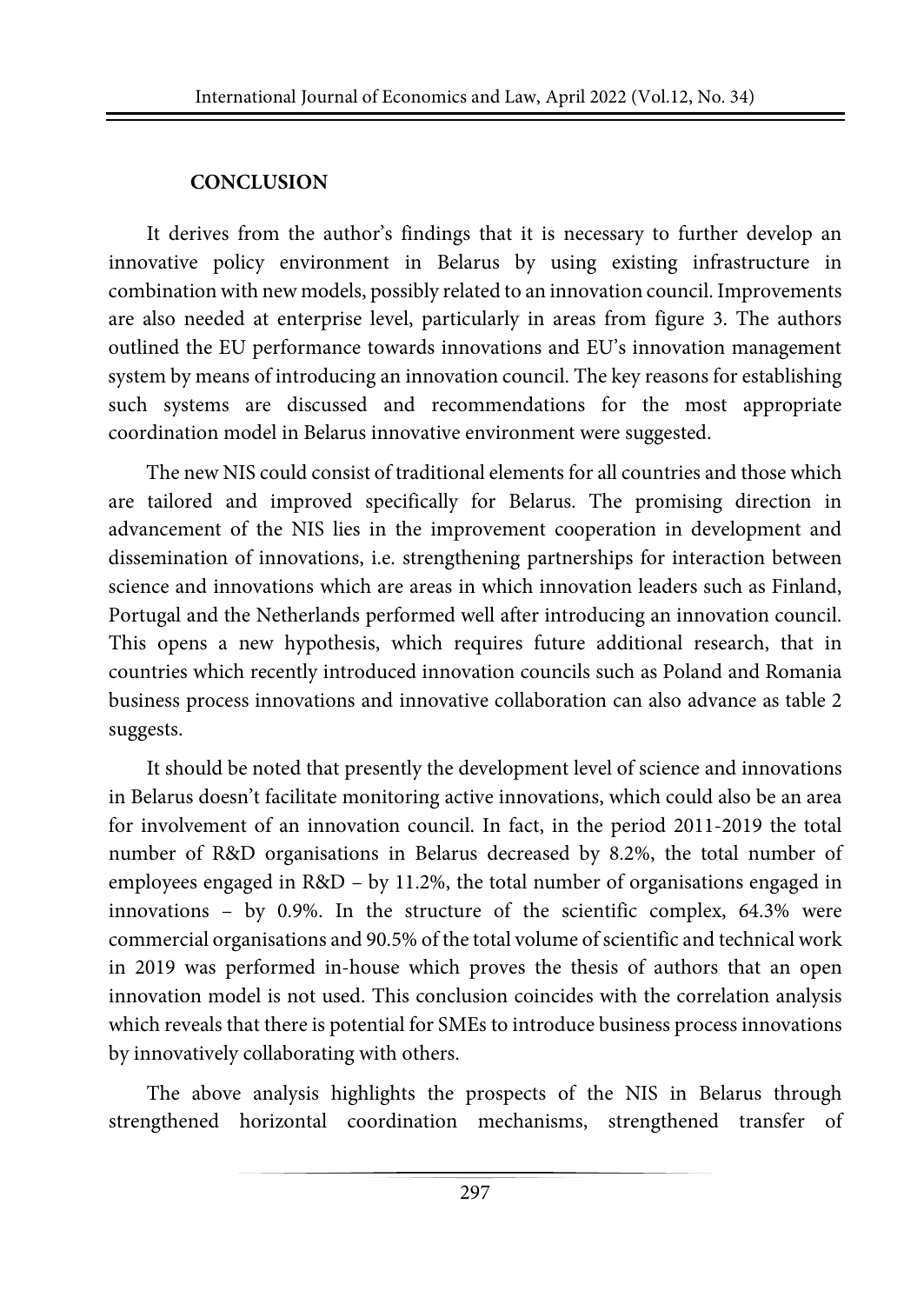technologies between public institutions and the private sector, restructuring the fragmented and weakly supportive innovation infrastructure, improving the innovation support sub-system including financing. Second, this would provide qualitative conditions for organizational learning modelled in figure 3, and using culture as enabler of economic competitiveness and growth, leading to elevation of the development level of the Republic of Belarus which is a long-term vision.

## **REFERENCES**

- 1. Akulich, V., Valetko, V., Navrodskii, S., & Sushkevich, D. (2015). Belarusiest mesto v reitinge globalno i konkurento sposobnosti (Belarus has a place in the ranking of global competitiveness – in Russian) [Electronic version]. Retrieved May 22, 2022, from [https://case-belarus.eu/wp-content/uploads/2015/08/Belarus-in-GCI\\_19.08.](https://case-belarus.eu/wp-content/uploads/2015/08/Belarus-in-GCI_19.08.2015_Final_SN.pdf) 2015 Final SN.pdf
- 2. Babosov, Y.M. (2012). Formation and functioning of the national innovation system. Economic and Social Changes: Facts, Trends, Forecast, 5(23), 60-68.
- 3. Chesbrough, H. (2003). The Era of Open Innovation. MIT Sloan management review, 44(3), 35-41.
- 4. Chesbrough, H., Vanhaverbeke, W., and West, J. (2006). Open innovation, researching a new paradigm. New York: Oxford University Press.
- 5. Chesbrough, H. (2011). Open services innovation: Rethinking your business to grow and compete in a new era. San Francisco: Wiley.
- 6. Christensen, C.M. (2011). The Innovator's Dilemma. The revolutionary book that will change the way you do business. New York: Harper Business.
- 7. CIS. (2020). Interstate Council for Cooperation in Scientific, Technical and Innovation Spheres. Retrieved May 21, 2022, from [https://e](https://e-cis.info/cooperation/2907/)[cis.info/cooperation/2907/](https://e-cis.info/cooperation/2907/)
- 8. Day, G.S., Schoemaker, P.J., & Gunther, R.E. (2000). Wharton on Managing Emerging Technologies. New York: John Wiley and Sons.
- 9. Eremina, O.S., & Demina N.V. (2015). K voprosu o razvitii natsionalnoi innovatsionnoi sistemy Rossii (On the issue of the development of the national innovation system of Russia – in Russian). Kontsept, 8, 36-40.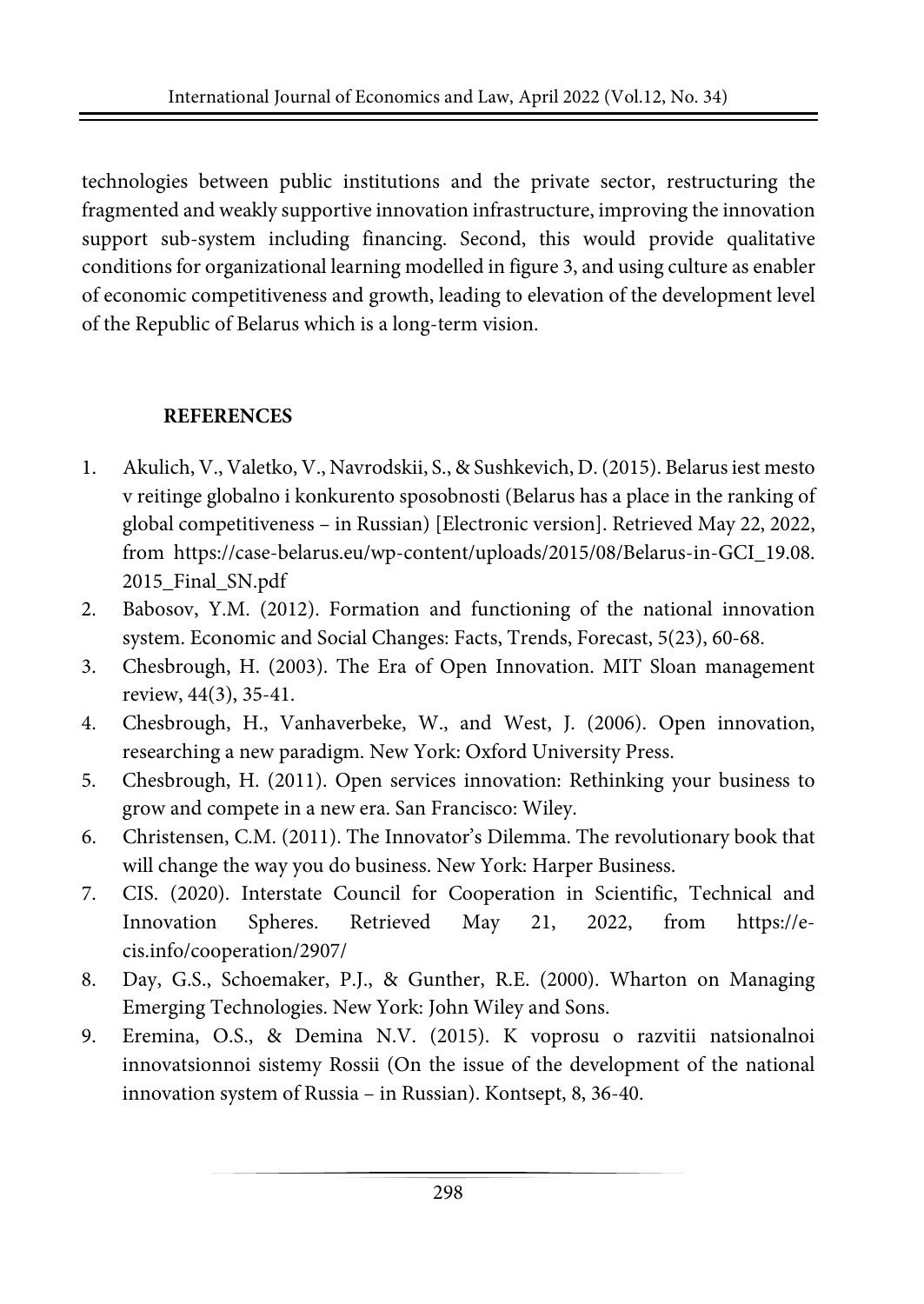- 10. European Commission. (2004). Innovation management and the knowledgedriven economy [Electronic version]. Luxembourg: Office for Official Publications of the European Communities. Retrieved May 22, 2022, from: [https://publications.europa.eu/en/publication-detail/-/publication/dd46213f-](https://publications.europa.eu/en/publication-detail/-/publication/dd46213f-89e1-4c20-ad21-f3adca0b0f7f)[89e1-4c20-ad21-f3adca0b0f7f#](https://publications.europa.eu/en/publication-detail/-/publication/dd46213f-89e1-4c20-ad21-f3adca0b0f7f)
- 11. European Commission. (2009). Knowledge for Growth. Prospects for Science, Technology and Innovation. Retrieved April 2022, from: https://ec.europa.eu/invest-in-research/pdf/download\_en/selected\_papers\_en.pdf
- 12. European Commission. (2019). Enhanced European Innovation Council (EIC) pilot. Retrieved May 22, 2022, from: <https://ec.europa.eu/research/eic/index.cfm>
- 13. European and Regional Innovation Scoreboards (2019). Retrieved May 22, 2022, from: [https://e](https://interactivetool.eu/EIS/EIS_2.html)c.europa.eu/regional\_policy/en/newsroom/news/2019/06/17-06- 2019-2019-innovation-scoreboards-the-innovation-performance-of-the-eu-andits-regions-is-increasing [14] European Parliament. (2001). Innovation in a knowledge-driven economy. Retrieved May 22, 2022, from: [http://www.europarl.europa.eu/sides/getDoc.do?pubRef=-//EP//TEXT+TA+P5-](http://www.europarl.europa.eu/sides/getDoc.do?pubRef=-//EP//TEXT+TA+P5-TA-2001-0499+0+DOC+XML+V0//EN) [TA-2001-0499+0+DOC+XML+V0//EN](http://www.europarl.europa.eu/sides/getDoc.do?pubRef=-//EP//TEXT+TA+P5-TA-2001-0499+0+DOC+XML+V0//EN)
- 14. European Parliament. (2019). Innovation Policy. Retrieved May 22, 2022, from: [http://www.europarl.europa.eu/ftu/pdf/en/FTU\\_2.4.6.pdf](http://www.europarl.europa.eu/ftu/pdf/en/FTU_2.4.6.pdf)
- 15. GCI 4.0, (2022). Global Competitiveness Index 4.0, Rank. Retrieved May 22, 2022 from: https://govdata360.worldbank.org/indicators/ha03bec65?country=BRA& indicator=41472&viz=line\_chart&years=2017,2019
- 16. Golichenko, O.G.(2006). Natsionalnaia innovatsionnaia sistema Rossii: sostoianie i puti razvitiia (National innovation system of Russia: state and ways of development – in Russian). Moscow: Nauka Publishers.
- 17. Gupta, N., Ship. S.S., Nash, S.H., Herera, J.G., &Healey, D.W. (2013). Innovation Policies of Russia. Institute for Defense Analyses. Alexandria. Virginia.
- 18. Gusakov, V.G. (Eds.). (2015). Nauchny i prognoz ekonomicheskogo razvitiia Respubliki Belarus do 2030 goda (Scientific forecast of economic development of the Republic of Belarus until 2030 – in Russian). Minsk: Belaruskaja navuka.
- 19. Hrechyshkina, O., and Samakhavets, M. (2018). Importance of Foreign Direct Investment in Financing for Innovative Development of the Republic of Belarus. Marketing and Management of Innovations, 4, 339-348. DOI: 10.21272/mmi.2018.4-29.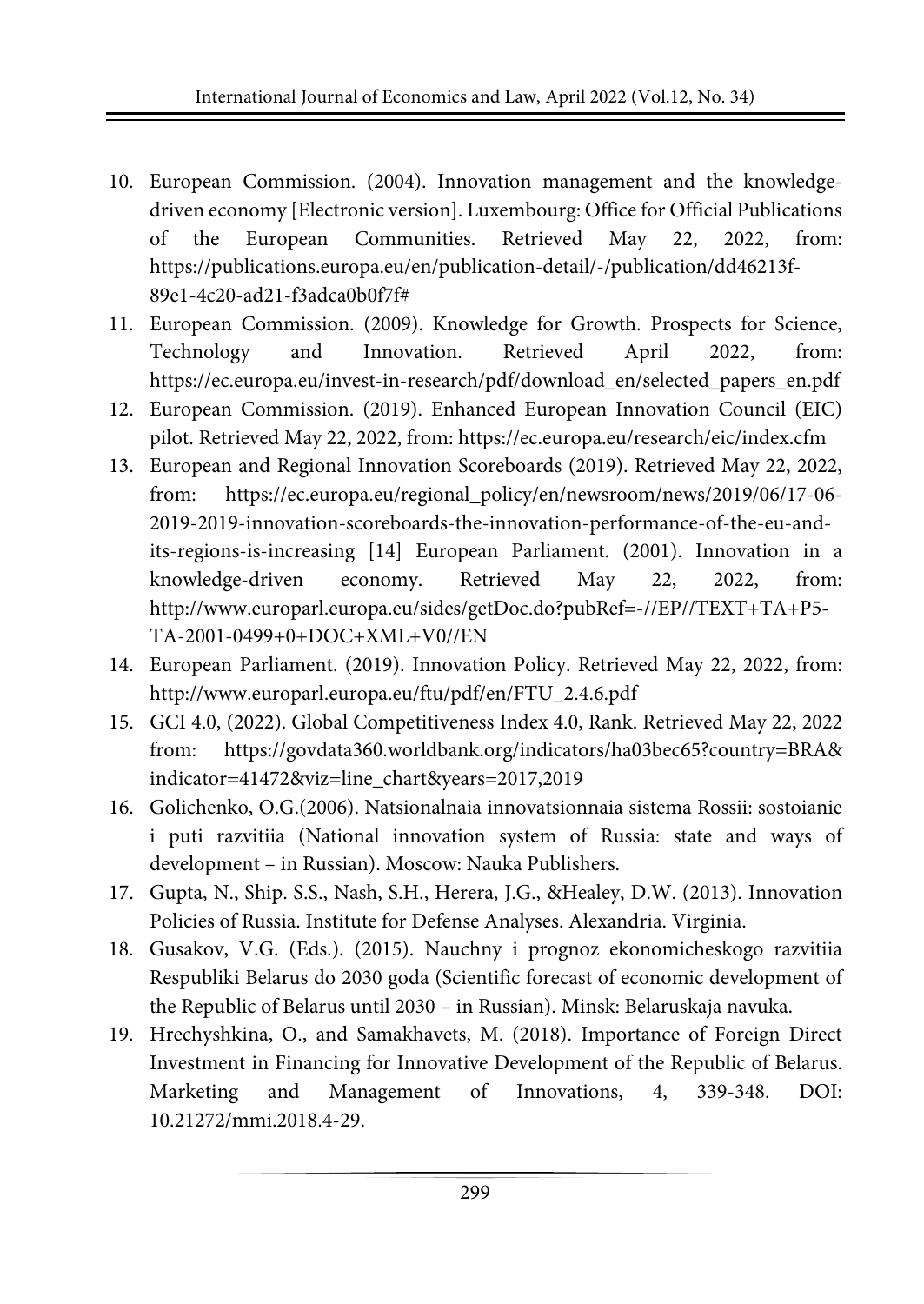- 20. Hrechyshkina, O., & Samakhavets, M. (2019). Changing business environment in Belarus. Journal of Geography, Politics and Society, 9(1), 1-11. DOI: 10.26881/jpgs.2019.1.01.
- 21. IIC. (2022). The Iowa Innovation Council. Retrieved May 21, 2022 from:
- 22. <https://www.iowaeda.com/boards/iowa-innovation-council/>
- 23. JOIC. (2022). Japan Open Innovation Council. Retrieved May 21, 2022 from:
- 24. [https://joic.jp](https://joic.jp/)
- 25. Kendall, G.M. (1943). The Advanced Theory of Statistics. Vol. 1. Pp. xii + 457. London: Charles Griffin and Co., Ltd.
- 26. Leydesdorff, L., & Etzkowitz, H. (1998). The Triple Helix as a model for innovation studies, Science and Public Policy, 25(3), 195-203. DOI: 10.1093/spp/25.3.195.
- 27. Moulaert, F., & Sekia, F. (2003). Territorial Innovation Models: A Critical Survey. Regional Studies, 37(3), 289-302. DOI: 10.1080/0034340032000065442.
- 28. Myasnikovich, M.V. (2004). Innovatsionnaia deiatelnost v Respublikie Belarus: teoriia i praktika (Innovative activity in the Republic of Belarus: theory and practice – in Russian). Minsk: Analiticheskii Tsentr NAN Belarusi, Pravo i ekonomika.
- 29. National Statistical Committee of the Republic of Belarus. (2020). Nauka i Innovatsionnaia deiatelnost v Respublike Belarus: Statisticheskiisbornik, 2020 (Science and innovation activity in the Republic of Belarus: Statistical book – in Russian). Minsk: National Statistical Committee of the Republic of Belarus.
- 30. Nikitenko, P.G. (2006). Noosfernaja ekonomika i sotsialnaia politika: strategiia innovatsionnogo razvitiia (Noospheric economics and social policy: an innovative development strategy – in Russian). Minsk: Belaruskaja navuka.
- 31. Porter, M.E. (1985). Competitive Advantage: Creating and Sustaining Superior Performance. New York: The Free Press.
- 32. Sechko, N.N. (2008). Rol malykh i srednikh predpriiatii v formirovanii natsionalnoi innovatsionnoi sistemy Belarusi (The role of small and medium-sized enterprises in the formation of the national innovation system of Belarus – in Russian). Sociological Studies, 9, 52-58.
- 33. Senge, P., Kleiner, A., Roberts, C., Ross, R., Roth, G., & Smith, B. (1999). The Dance of Change. New York, NY: Doubleday.
- 34. Strategiia "Nauka i tekhnologii: 2018-2040 (proekt). (Strategy "Science and Technology: 2018-2040" (project) – in Russian). (2017). Minsk: Natsionalnaia Akademiia Nauk Belarusi.